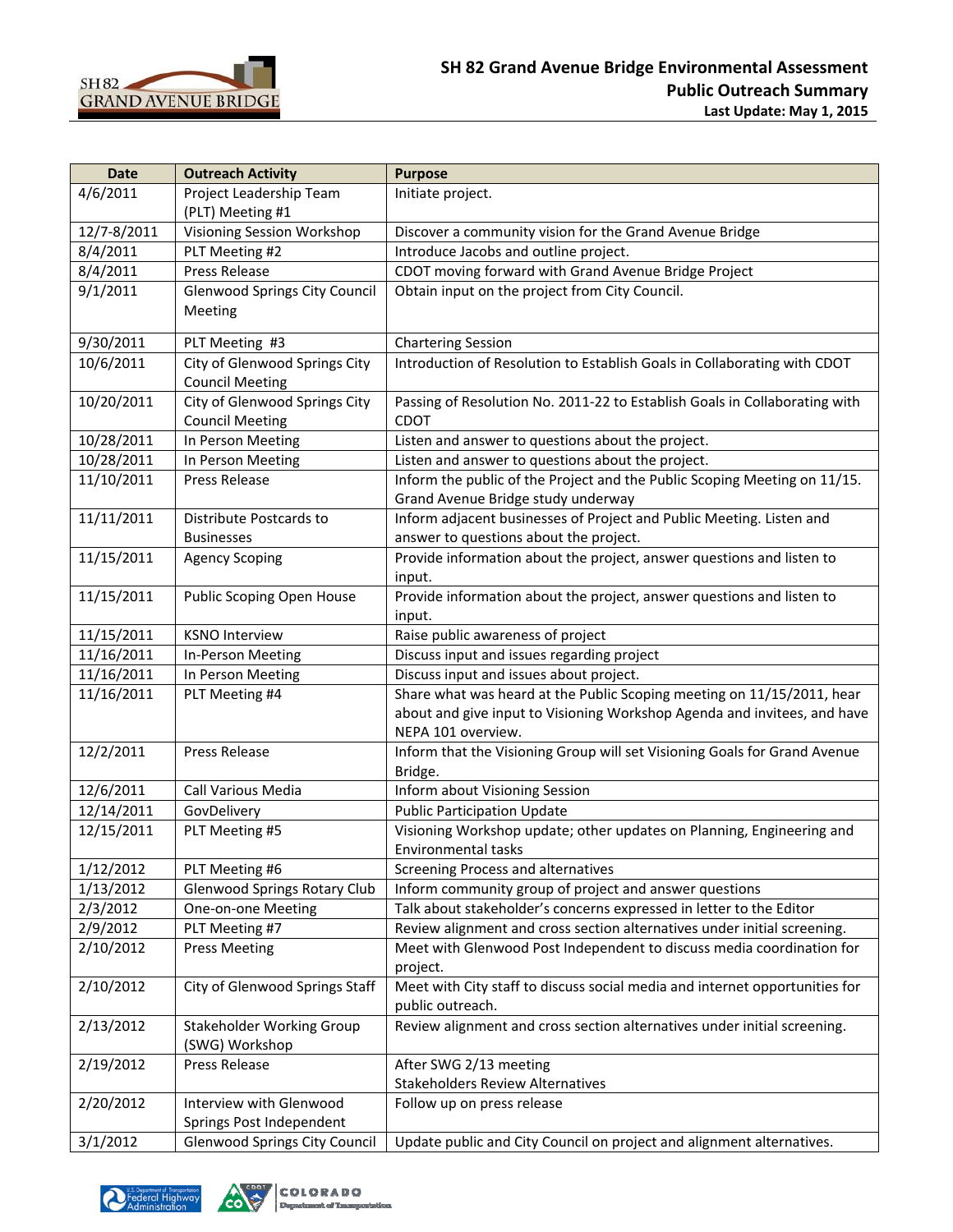

| <b>Date</b>    | <b>Outreach Activity</b>                           | <b>Purpose</b>                                                                   |
|----------------|----------------------------------------------------|----------------------------------------------------------------------------------|
| 3/5/2012       | Door-to-Door Meetings                              | Inform business owners on 6 <sup>th</sup> St. of Wednesday 3/7/2012 meeting with |
|                |                                                    | Engineers. Hand out informational packet.                                        |
| 3/7/2012       | In Person Meetings with 6 <sup>th</sup> St.        | Update businesses on project and alternatives; listen to suggestions and         |
|                | Businesses West of Laurel,                         | concerns; answer questions                                                       |
|                | East of 6th                                        |                                                                                  |
| 3/7/2012       | 6 <sup>th</sup> St. Business Owners                | Update businesses on project and alternatives; listen to suggestions and         |
|                | Meeting/ Open House                                | concerns                                                                         |
| 3/8/2012       | PLT Meeting #8                                     | Level 2 Screening continued, Draft Public Open House Content                     |
| 3/8/2012       | Roaring Fork Transportation                        | Update RFTA on project and alignment alternative (memo only)                     |
|                | Authority (RFTA) Board                             |                                                                                  |
| 3/13/2012      | Garfield County Board of                           | Update public and Board of County Commissioners on project and                   |
|                | <b>County Commissioners Work</b>                   | alignment alternatives and answer any questions.                                 |
|                | Session                                            |                                                                                  |
| 3/13/2012      | City of Glenwood Springs                           | Obtain input from City Planning Department on Grand Avenue bridge                |
|                | <b>Planning Staff</b>                              |                                                                                  |
| 3/13/2012      | Telephone Call with                                | Obtain stakeholder input                                                         |
|                | Stakeholder                                        |                                                                                  |
| 3/14/2012      | Re-1 School Board Meeting                          | Update RE-1 School Board on project and alignment alternatives and               |
|                |                                                    | answer any questions.                                                            |
| 3/15/2012      | Press Release and GovDelivery                      | CDOT Evaluating Grand Avenue Bridge Alternatives                                 |
| 3/19/2012      | <b>Glenwood Springs Rotary Club</b>                | Update Rotary Club on project and alignment alternatives and answer              |
|                |                                                    | questions.                                                                       |
| 3/21/2012      | Hot Springs Pool Board<br><b>Elected Officials</b> | Provide background information and answer questions                              |
| 3/22/2012      |                                                    | Update EOTC on project and alignment alternatives.                               |
|                | <b>Transportation Committee</b><br>(EOTC)          |                                                                                  |
| 3/20/2012      | Ad for April 4 Public Open                         | Advertise April 4 Public Open House                                              |
| and            | House                                              |                                                                                  |
| 3/28/2012      |                                                    |                                                                                  |
| 4/2/2012       | 2-page Information Ad                              | Information to be Shown at the Public Open House                                 |
|                |                                                    | Provide type of information that will be at Public Open House about all          |
|                |                                                    | alternatives - no-action, rehabilitation, replacement, intersection options      |
| $4/3/2012 + 5$ | Ad for Glenwood Springs                            | <b>Glenwood Springs Travel Survey</b>                                            |
| more times     | <b>Travel Survey</b>                               | Ask public to participate in survey - provide url for Survey Monkey              |
| before May 1   |                                                    |                                                                                  |
| 4/3/2012       | City of Glenwood Springs                           | Update on project and alignment alternatives.                                    |
|                | <b>Transportation Commission</b>                   |                                                                                  |
| 4/4/2012       | City of Glenwood Springs                           | Provide project update and get input on concerns/issues                          |
|                | <b>River Commission</b>                            |                                                                                  |
| 4/4/2012       | Press Release                                      | Glenwood Springs Travel Survey Now Online                                        |
|                |                                                    | Public Asked to Participate                                                      |
| 4/4/2012       | <b>Media Briefing</b>                              | Brief Glenwood Springs Post Independent on Public Open House displays            |
| 4/4/2012       | SWG Workshop                                       | Review alternatives and options to be presented at Public Open House             |
| 4/4/2012       | Public Open House                                  | Inform the public on alternatives and selection process.                         |
| 4/5/2012       | Press Release                                      | Community Weighs In on SH 82 Grand Avenue Bridge Alternatives                    |
|                |                                                    | Public Open House held on Wednesday, April 4th                                   |
| 4/5/2012       | PLT Meeting #9 Combined                            | Debrief on Public Open House and other meetings (SWG, Transportation             |
|                | Meeting with Project Working                       | Commission, River Commission, CDOT Maintenance) ; talk about how to              |
|                | Group (PWG)                                        | proceed with alternatives screening                                              |
| 4/17/2012      | Chamber of Commerce Board                          | Provide information on alternatives and get feedback                             |
| 4/20/2012      | 2012 Regional Trails, Biking,                      | Provide information on project                                                   |
|                | <b>Walking Summit</b>                              |                                                                                  |



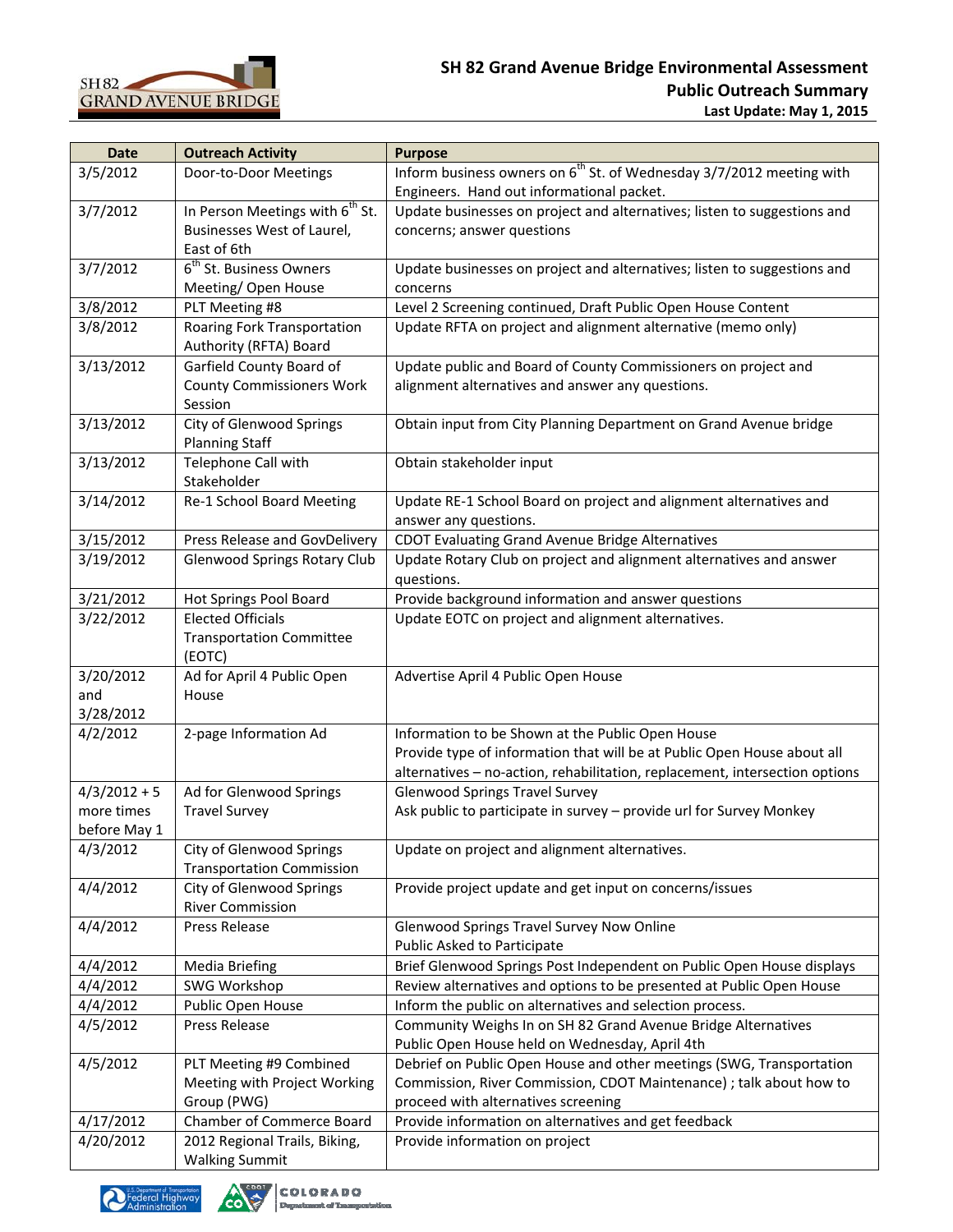

| <b>Date</b>     | <b>Outreach Activity</b>             | <b>Purpose</b>                                                                       |
|-----------------|--------------------------------------|--------------------------------------------------------------------------------------|
| 4/20/2012       | Telephone Call with                  | Answer stakeholder concerns about intersection options at 6 <sup>th</sup> and Laurel |
|                 | Stakeholder                          |                                                                                      |
| 4/23/2012       | GovDelivery                          | A Reminder to Provide Comments for SH 82 Grand Avenue Bridge Study                   |
| 4/25/2012       | City of Glenwood Springs             | Provide background on the project and answer questions about                         |
|                 | Planning & Zoning                    | alternatives                                                                         |
|                 | Commission                           |                                                                                      |
| <b>Starting</b> | Colorado Mountain College            | Provide display with Public Open House information and travel survey                 |
| 5/3/2012        |                                      | cards                                                                                |
| 5/3/2012        | Press Release and GovDelivery        | Community Input Helps SH 82 Grand Avenue Bridge Project                              |
|                 |                                      | Public Comment Period Closes for Open House                                          |
| 5/10/2012       | PLT Meeting #10                      | Level 2B Screening; Level 2B Alternatives                                            |
| 5/15/2012       | Club Rotario                         | Provide background on the project and answer questions                               |
| 5/18/2012       | FAQ Ad                               | We have answers to the questions you've been asking about the project                |
| 5/23/2012       | Access Control Plan Open             | Display SH 82 Grand Avenue Bridge project information and answer                     |
|                 | House                                | questions                                                                            |
| 5/23/2012       | GovDelivery                          | SH82 Grand Avenue Bridge                                                             |
|                 |                                      | Public Open House & Presentation on June 6                                           |
| 5/24/2012       | Press Release                        | SH82 Grand Avenue Bridge                                                             |
|                 |                                      | Public Open House & Presentation on June 6                                           |
| 5/24/2012       | Downtown Partnership Town            | Provide background on the project and alternatives and answer questions              |
|                 | Meeting                              |                                                                                      |
| 5/25/2012       | Ad for June 6 Public Open            | Advertise for June 6 Public Open House                                               |
|                 | House                                |                                                                                      |
| 5/29/2012       | <b>Media Briefing</b>                | Provide information on June 6 Public Open House and screening process                |
| 5/31/2012       | Phone Interview with                 | Provide information on June 6 Public Open House follow-up to 5/29 media              |
|                 | <b>Glenwood Springs Post</b>         | briefing; more information on pedestrian/bike connection                             |
|                 | Independent                          |                                                                                      |
| 5/31/2012       | Press Release and GovDelivery        | SH 82 Grand Ave. Bridge - Public Participation                                       |
|                 |                                      | Glenwood Springs travel survey had high level of participation, exceeded             |
|                 |                                      | expectations                                                                         |
| 6/1/2012        | FAQ Ad                               | We have answer to the questions you've been asking about the project                 |
| 6/1/2012        | TV Interview - GJ TV5                | Provide background information on project, answer questions on status,               |
|                 |                                      | screening criteria, what's next                                                      |
| 6/4/2012        | Email to PLT, PWG, SWG, and          | Remind about June 6 Public Open House                                                |
|                 | <b>Interested Citizens</b>           |                                                                                      |
| $6/1/2012$ and  | 1-page Information Ad                | Alternatives for Next Phase of Study                                                 |
| 6/5/2012        |                                      | Provide information about results of Level 2 screening, describe                     |
|                 |                                      | Alternatives 1, 3, 4, 6; announce June 6 Public Open House                           |
| 6/5/2012        | GovDelivery                          | Remind about June 6 Public Open House                                                |
| 6/5/2012        | Lions Club                           | Provide background on project                                                        |
| 6/5/2012        | <b>Colorado Contractors</b>          | Provide overview of project, evaluation process, Alternatives 1, 3, 4, and 6         |
|                 | Association / CDOT Staff             |                                                                                      |
|                 | <b>Bridge</b>                        |                                                                                      |
| 6/6/2012        | <b>SWG Workshop</b>                  | Review tradeoffs and community values related to Alternatives 1, 3, 4, and           |
|                 |                                      | 6                                                                                    |
| 6/6/2012        | Public Open House                    | Obtain input on Alternatives 1, 3, 4, and 6                                          |
| 6/7/2012        | Press Release and GovDelivery        | SH 82 Grand Ave. Bridge - Good Public Participation; Community members               |
|                 |                                      | attend public open house, review short list of bridge alternatives                   |
| 6/7/2012        | PLT Meeting #11 Combined             | Debrief of SWG workshop and Public Open House regarding Alternatives 1,              |
|                 | with PWG                             | 3, 4, and 6                                                                          |
| 6/7/2012        | <b>Glenwood Springs City Council</b> | Provide information from June 6 Public Open House, ask for input on                  |
|                 | <b>Work Session</b>                  | Alternatives 1, 3, 4, 6                                                              |

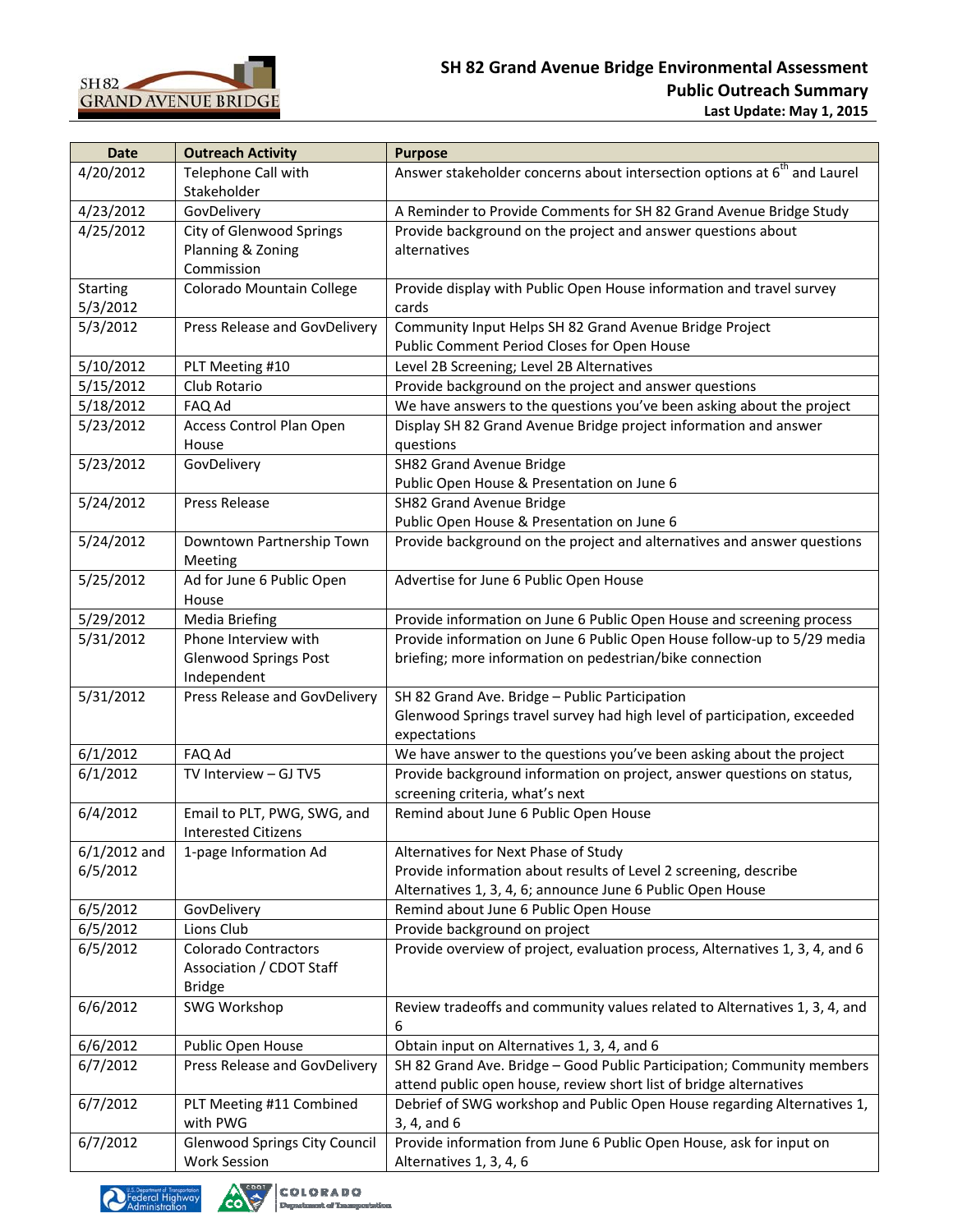

| <b>Date</b> | <b>Outreach Activity</b>         | <b>Purpose</b>                                                                |
|-------------|----------------------------------|-------------------------------------------------------------------------------|
| 6/8/2012    | FAQ Ad                           | We have answer to the questions you've been asking about the project          |
| 6/12/2012   | Garfield County Board of         | Provide information about public involvement program; Alternatives 1, 3,      |
|             | <b>County Commissioners Work</b> | 4, 6; other public alternatives; and next steps                               |
|             | Session                          |                                                                               |
| 6/13/2012   | Hot Springs Pool Board           | Provide information about Alternatives 1, 3, 4, and 6 and answer questions    |
| 6/15/2012   | PLT Meeting #12                  | Level 3A Evaluation Results - Alternatives 4 and 6 screened out               |
| 6/15/2012   | In Person Meeting                | Discuss concerns about potential impacts to the bank property                 |
| 6/15/2012   | FAQ Ad                           | Why doesn't CDOT use the allocated money to build a bypass or reroute         |
|             |                                  | SH 82 traffic away from the bridge                                            |
| 6/15/2012   | <b>Strawberry Days</b>           | Provide project information and obtain input on current alternatives and      |
| 6/16/2012   |                                  | options                                                                       |
| 6/17/2012   |                                  |                                                                               |
| 6/19/2012   | <b>Glenwood Downtown Market</b>  | Provide current project information and answer questions about the<br>project |
| 6/22/2012   | FAQ Ad                           | Why was the Rehabilitation Alternative eliminated from further                |
|             |                                  | consideration                                                                 |
| 6/25/2012   | <b>Media Briefing</b>            | Provide information about selection of two alternatives (Alternatives 1 and   |
|             |                                  | 3) for further evaluation, other public alternatives considered, and next     |
|             |                                  | steps (including Independent Peer Review)                                     |
| 6/26/2012   | City of Aspen Transportation     | Provide project background and current information                            |
|             | Open House                       |                                                                               |
| 6/26/2012   | In Person Meeting                | Discuss redevelopment opportunities of alternatives                           |
| 6/26/2012   | Email to PLT, PWG, SWG, and      | Provide information about selection of two alternatives (Alternatives 1 and   |
|             | <b>Interested Citizens</b>       | 3) for further evaluation, other public alternatives considered, and next     |
|             |                                  | steps (including Independent Peer Review)                                     |
| 6/26/2012   | 2-page Information Ad            | Two Alignment Alternatives with Options are Undergoing Further Detailed       |
|             |                                  | Evaluation                                                                    |
|             |                                  | Provide information on Alternatives 1 and 3 with options, how alternatives    |
|             |                                  | were developed, evaluation criteria, cross-section options for south          |
|             |                                  | pedestrian crossing                                                           |
| 6/27/2012   | In Person Meeting                | Listen to concerns about business owners on US 6 west of Laurel, answer       |
|             |                                  | questions                                                                     |
| 6/27/2012   | In Person Meeting                | Listen to concerns from property owner on US 6 about pedestrians,             |
|             |                                  | answer questions                                                              |
| 6/27/2012   | In Person Meeting                | Review an alternative presented by stakeholder, answer questions              |
| 6/27/2012   | Press Release                    | Provide information about selection of two alternatives (Alternatives 1 and   |
|             |                                  | 3) for further evaluation, other public alternatives considered, and next     |
|             |                                  | steps (including Independent Peer Review)                                     |
| 6/29/2012   | FAQ Ad                           | Glenwood Springs Travel Survey thank you                                      |
| 7/3/2012    | <b>Glenwood Downtown Market</b>  | Provide current project information and answer questions about the            |
|             |                                  | project                                                                       |
| 7/3/2012    | Colorado Mountain College        | Provide a briefing of the project and Alternatives 1 and 3, answer            |
|             |                                  | questions                                                                     |
| 7/6/2012    | FAQ Ad                           | How are the alternatives presented by stakeholders being considered           |
| 7/9/2012    | Telephone Call with              | Review project status, answer questions and concerns                          |
|             | Stakeholder                      |                                                                               |
| 7/10/2012   | <b>Glenwood Downtown Market</b>  | Provide current project information and answer questions about the            |
|             |                                  | project                                                                       |

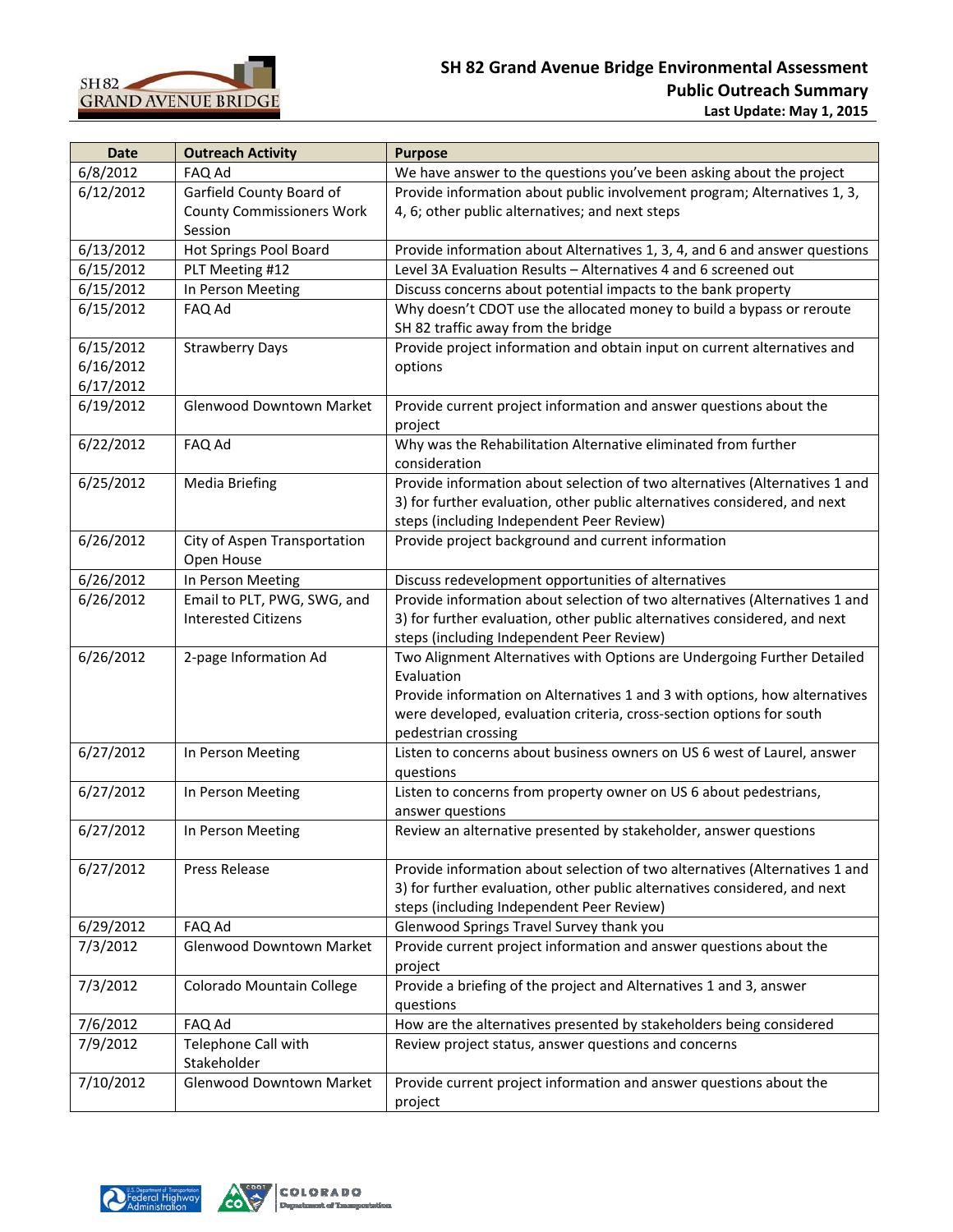

| <b>Date</b> | <b>Outreach Activity</b>                       | <b>Purpose</b>                                                                                 |
|-------------|------------------------------------------------|------------------------------------------------------------------------------------------------|
| 7/12/2012   | PLT Meeting #13                                | Review of Independent Peer Review recommendations, review of                                   |
|             |                                                | evaluation of public alternatives, refinements to options for Alternatives 1                   |
|             |                                                | and 3 options, planning for Joint Open House with Downtown                                     |
|             |                                                | Development Authority (DDA), public involvement planning                                       |
| 7/12/2012   | Garfield County Library                        | Obtain input from Garfield County Library on Grand Avenue Bridge                               |
| 7/13/2012   | FAQ Ad                                         | How are the City's planning goals being considered in the process                              |
| 7/17/2012   | Glenwood Downtown Market                       | Provide current project information and answer questions about the                             |
|             |                                                | project                                                                                        |
| 7/19/2012   | Email and Mail to Interested<br>Citizens       | Provide information about upcoming project activities: CDOT/DDA Joint<br>Open House            |
| 7/20/2012   | FAQ Ad                                         | What happened at the Independent Peer Review                                                   |
| 7/24/2012   | Glenwood Downtown Market                       | Provide current project information and answer questions about the<br>project                  |
| 7/24/2012   | Press Release                                  | Community Input is Shaping Grand Avenue Bridge Project                                         |
| 7/27/2012   | FAQ Ad                                         | Has the project team used suggestions from the public for the alternatives                     |
| 7/27/2012   | PLT Open Letter to the Editor                  | State support for the project, the process, and the alternatives that are<br>being recommended |
| $7/23$ and  | Joint Open House Ad                            | Announce upcoming workshop                                                                     |
| 7/30/2012   |                                                |                                                                                                |
| 7/30/2012   | Press Release                                  | Public Workshop for downtown Glenwood Springs projects                                         |
| 7/31/2012   | CDOT/DDA Joint Open House                      | Present Alternatives 1 and 3 with drive-through visualizations and traffic                     |
|             |                                                | simulations, listen to comments, answer questions                                              |
| 7/31/2012   | Glenwood Downtown Market                       | Provide current project information and answer questions about the<br>project                  |
| 8/6/2012    | Ad for August 22 Public Open<br>House          | Advertise August 22 Public Open House                                                          |
| 8/7/2012    | Garfield County Board of                       | Review of public involvement to date, summarize Independent Peer                               |
|             | <b>County Commissioners Work</b>               | Review, present Alternatives 1 and 3, present new visualizations and DDA                       |
|             | Session                                        | urban design renderings from July 31 open house                                                |
| 8/7/2012    | Glenwood Downtown Market                       | Provide current project information and answer questions about the<br>project                  |
| 8/9/2012    | GovDelivery                                    | Announce August 22 Public Open House                                                           |
| 8/10/2012   | PLT Meeting #14                                | Debrief on DDA/CDOT joint open house on July 31, debrief on bridge                             |
|             |                                                | workshop held August 2 and 3 about Grand Avenue Bridge types for                               |
|             |                                                | Alternatives 1 and 3, plans for upcoming Stakeholder Working Group                             |
|             |                                                | workshop and Public Open House, information on Colorado Bridge                                 |
|             |                                                | Enterprise and project funding                                                                 |
| 8/10/2012   | FAQ Ad                                         | What will be presented at the August 22 Public Open House                                      |
| 8/14/2012   | Glenwood Downtown Market                       | Provide current project information and answer questions about the                             |
|             |                                                | project                                                                                        |
| 8/16/2012   | <b>Grand Avenue Businesses</b><br>Meeting      | Provide an update to Grand Avenue business owners and property owners.                         |
| 8/16/2012   | <b>Glenwood Springs City Council</b>           | Have an open discussion regarding Grand Avenue Bridge alternatives,                            |
|             | <b>Work Session</b>                            | process, and Colorado Bridge Enterprise funding                                                |
| 8/17/2012   | Media Briefing                                 | Provide details about Alternatives 1 and 3 (with options) that would be                        |
|             |                                                | presented at August 22 Public Open House                                                       |
| 8/17/2012   | FAQ Ad                                         | How is the bridge alignment determined                                                         |
| 8/19/2012   | Media Invite and GovDelivery                   | Invite to August 22 Public Open House                                                          |
| 8/20/2012   | Email to Interested Citizens,<br>SWG, PLT, PWG | Remind about August 22 Public Open House                                                       |



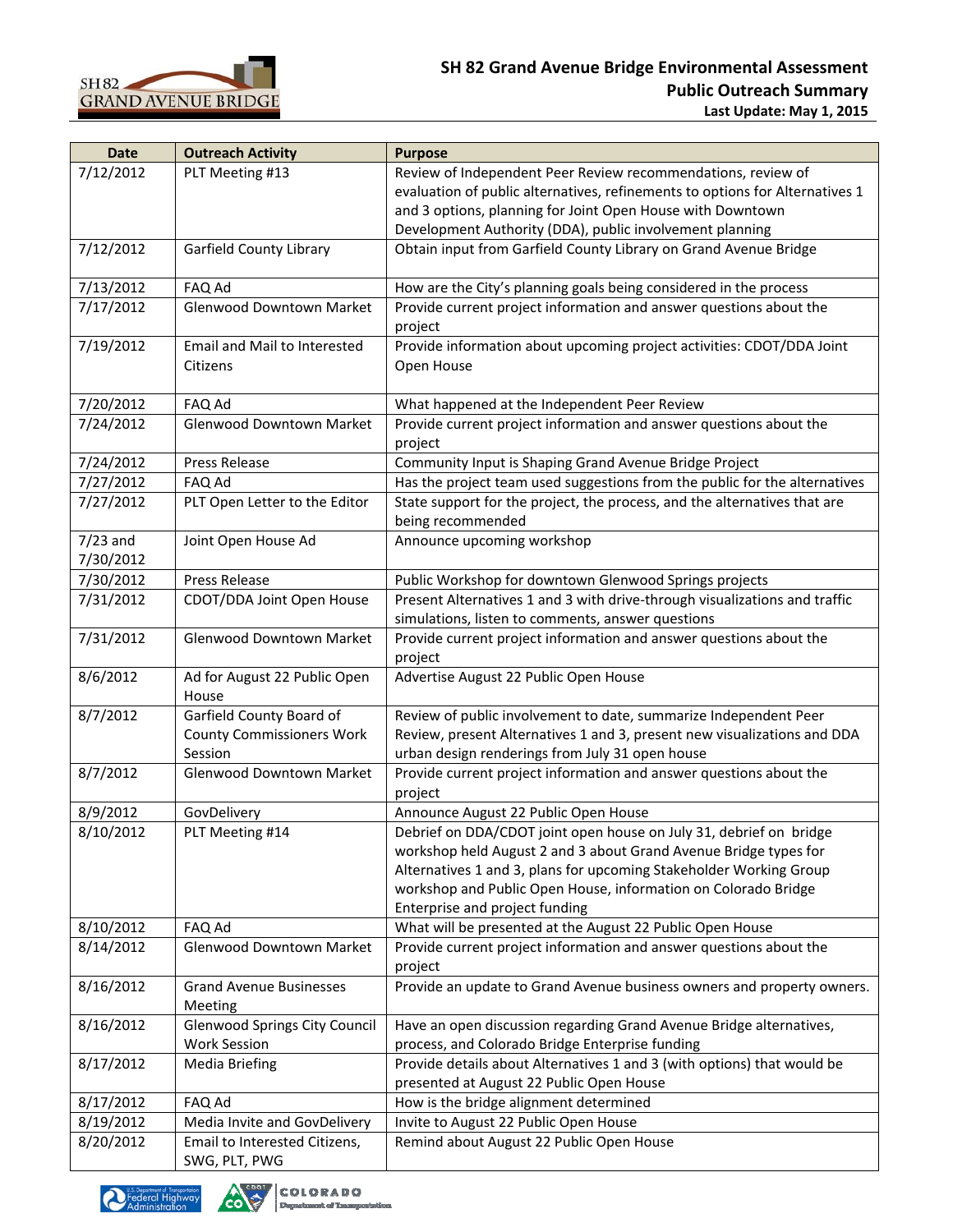

| <b>Date</b> | <b>Outreach Activity</b>         | <b>Purpose</b>                                                                |
|-------------|----------------------------------|-------------------------------------------------------------------------------|
| 8/20/2012   | 2-page Information Ad            | New Information on Alternatives                                               |
|             |                                  | Information about Alternatives 1 and 3, examples of exhibits and              |
|             |                                  | simulations for Public Open House                                             |
| 8/21/2012   | Glenwood Downtown Market         | Provide current project information and answer questions about the            |
|             |                                  | project                                                                       |
| 8/22/2012   | SWG Workshop                     | Get input on alternatives and options to be presented at Public Open          |
|             |                                  | House                                                                         |
| 8/22/2012   | Public Open House                | Review Alternatives 1 and 3 prior to identification of preferred alignment,   |
|             |                                  | input on intersection options for Alternative 3, present new information      |
|             |                                  | on traffic, pedestrian/bike connections, and pedestrian options at south      |
|             |                                  | end of bridge                                                                 |
| 8/22/2012   | <b>Glenwood Springs Police</b>   | Project Information on emergency services                                     |
|             | Department                       |                                                                               |
| 8/23/2012   | PLT Meeting #15 Combined         | Debrief of SWG workshop and Public Open House regarding Alternatives 1        |
|             | with PWG                         | and 3, pedestrian bridge/ramp, pedestrian bike connections, alternative       |
|             |                                  | route; review of next steps                                                   |
| 8/23/2012   | Press Release                    | SH 82 Grand Avenue Bridge Open House Invited Community to Comment             |
|             |                                  | on Alternatives                                                               |
| 8/23/2012   | Glenwood Springs Fire            | Project Information on emergency services                                     |
|             | Department                       |                                                                               |
| 8/24/2012   | FAQ Ad                           | CDOT and FHWA extend our gratitude to the greater Glenwood Springs            |
|             |                                  | community that has shown a high level of interest in the SH 82 Grand          |
|             |                                  | Avenue Bridge Environmental Assessment                                        |
| 8/28/2012   | Glenwood Downtown Market         | Provide current project information and answer questions about the            |
|             |                                  | project                                                                       |
| 9/4/2012    | Aspen Public Radio Interview     | Provide information on the project, traffic impacts, costs, decision process, |
|             |                                  | alternatives                                                                  |
| 9/4/2012    | <b>Media Briefing</b>            | Provide information on identified alternative                                 |
| 9/4/2012    | One-on-one Meeting               | Learn about stakeholder's concepts for how the bridge might look              |
| 9/4/2012    | Glenwood Downtown Market         | Provide current project information and answer questions about the            |
|             |                                  | project                                                                       |
| 9/10/2012   | <b>KMTS Radio Interview</b>      | Provide information about identified alternative and next steps               |
| 9/10/2012   | 1-page Information Ad            | Preferred Alignment for the Bridge is Identified                              |
|             |                                  | Describe identified alternative and provide criteria for recommendation       |
| 9/10/2012   | Aspen Public Radio Interview     | Provide information after identified alternative was in the newspaper,        |
|             |                                  | answer questions about acquisitions, other alternatives, what's next          |
| 9/10/2012   | Email and Mail to Interested     | Provide notification on identification of preferred alignment and other       |
|             | Citizens, SWG, PLT, and PWG      | recommendations                                                               |
| 9/10/2012   | Press Release and GovDelivery    | SH 82 Grand Avenue Bridge                                                     |
|             |                                  | Preferred Alignment Identified                                                |
| 10/10/2012  | One-on-one Meeting               | Coordinate about pedestrian bridge options                                    |
| 10/11/2012  | Downtown Partnership Board       | Discuss Downtown Partnership Position Statement, provide project              |
|             |                                  | update, and answer questions about the project.                               |
| 10/12/2012  | PLT Meeting #16 Combined         | Pedestrian bridge replacement, pedestrian and highway bridge options,         |
|             | with PWG                         | constructability and phasing                                                  |
| 10/19/2012  | Press Release                    | SH 82 Grand Avenue Bridge Team Announces Traffic Simulations On Web           |
| 10/22/2012  | Telephone Call with              | Listen to concerns about the project                                          |
|             | Stakeholder                      |                                                                               |
| 10/23/2012  | City of Glenwood Springs         | Provide update on the project                                                 |
|             | Transportation and River         |                                                                               |
|             | <b>Commissions Joint Meeting</b> |                                                                               |



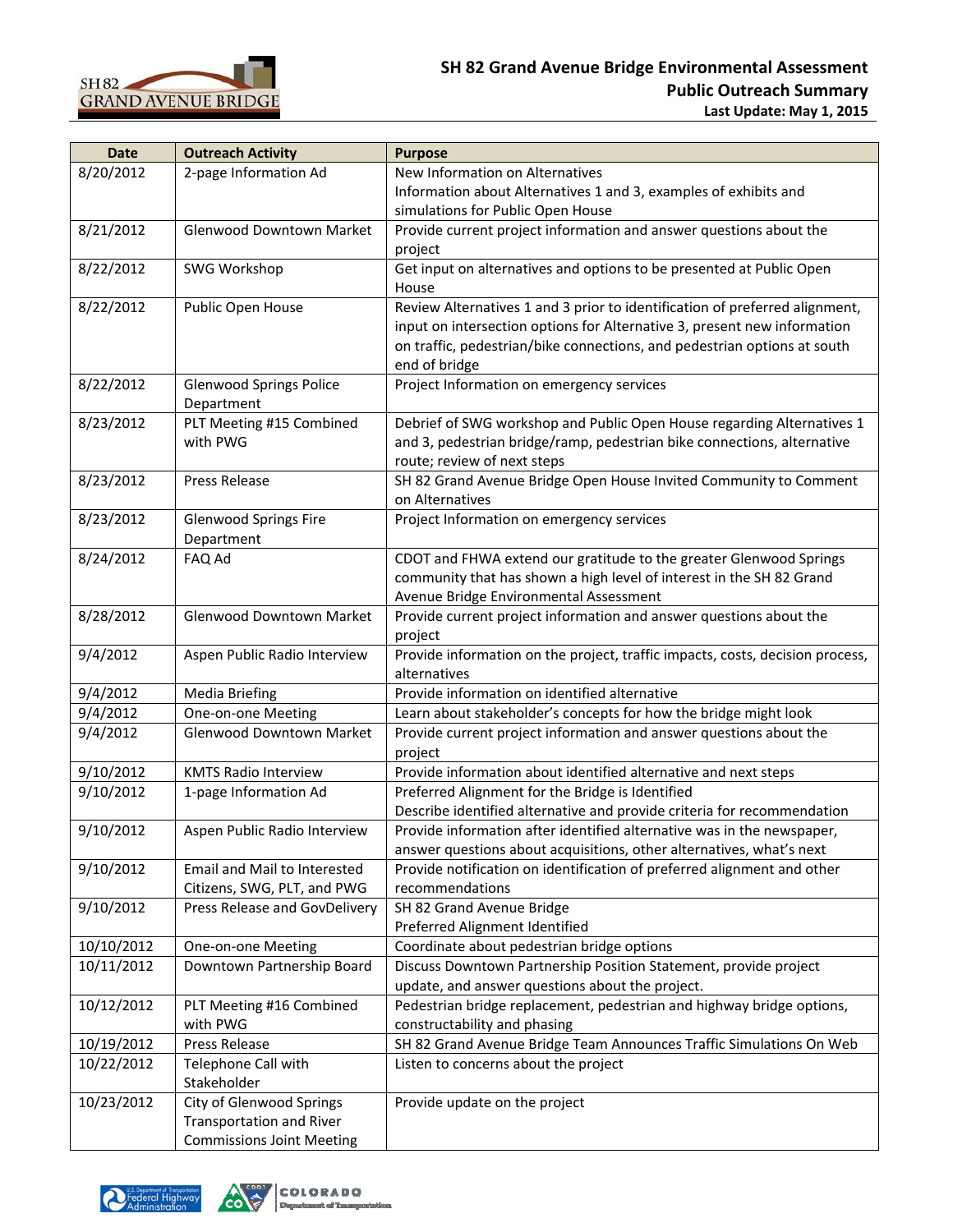

| <b>Date</b> | <b>Outreach Activity</b>               | <b>Purpose</b>                                                                                     |
|-------------|----------------------------------------|----------------------------------------------------------------------------------------------------|
| 10/23/2012  | One-on-one Business                    | Provide updates on project and listen to concerns                                                  |
|             | Meetings (3)                           |                                                                                                    |
| 10/26/2012  | FAQ Ad                                 | What is happening on the Grand Avenue Bridge project                                               |
| 10/29/2012  | Telephone Call with                    | Offer to provide project information based on questions and issues posed                           |
|             | Stakeholder                            | in Glenwood Springs Post Independent Letters to the Editor                                         |
| 11/11/2012  | "My Side" column                       | Bridge and bypass are separate projects                                                            |
| 11/14/2012  | One-on-one Meeting                     | Review project status, answer questions and concerns                                               |
| 11/14/2012  | SWG Workshop                           | Provide information on bridge type, constructability, traffic impacts, and<br>construction impacts |
| 11/15/2012  | Press Release and GovDelivery          | SH 82 Grand Avenue Bridge Stakeholders Discuss Bridge Types and                                    |
|             |                                        | <b>Pedestrian Access</b>                                                                           |
| 11/15/2012  | <b>Glenwood Springs City Council</b>   | Provide update on project                                                                          |
|             | <b>Work Session</b>                    |                                                                                                    |
| 12/4/2012   | Garfield County Board of               | Provide project update and information reviewed with the SWG on                                    |
|             | <b>County Commissioners Work</b>       | November 14.                                                                                       |
|             | Session                                |                                                                                                    |
| 12/12/2012  | Press Release and GovDelivery          | SH 82 Grand Ave. Bridge Team Includes New Pedestrian Bridge                                        |
|             |                                        | Also Selects Signal Option at 6th and Laurel as Part of Environmental                              |
|             |                                        | Assessment                                                                                         |
| 12/20/2012  | GovDelivery                            | Reminder: SH 82 Grand Ave. Bridge Public Open House                                                |
| 12/20/2012  | <b>Emails and Mail to Interested</b>   | Provide project updates since last Public Open House and remind about                              |
|             | Citizens, SWG, PLT, PWG                | January 9 Public Open House                                                                        |
| 12/21/2012  | Ad announcing January 9                | Ad for January 9 Public Open House                                                                 |
|             | Public Open House                      |                                                                                                    |
| 1/4/2013    | <b>Media Briefing</b>                  | Provide information on January 9 Public Open House                                                 |
| 1/7/2013    | <b>KMTS Radio Interview</b>            | Provide information on January 9 Public Open House                                                 |
| 1/7/2013    | <b>Email Reminder to Interested</b>    | Remind about January 9 Public Open House                                                           |
|             | Citizens, SWG, PLT, PWG                |                                                                                                    |
| 1/7/2013    | about Public Open House<br>GovDelivery | REMINDER: SH 82 Grand Ave. Bridge Public Open House                                                |
| 1/7/2013    | 1-page Information Ad                  | Project Elements Further Refined                                                                   |
| 1/9/2013    | Public Open House                      | Provide updated information on bridge type options or the Grand Avenue                             |
|             |                                        | Bridge and a new pedestrian bridge, construction traffic impacts, and                              |
|             |                                        | pedestrian and bicycle connections. Information was also available on                              |
|             |                                        | related projects (Grand Avenue bypass/alternate route and CDOT's Access                            |
|             |                                        | Control Plan).                                                                                     |
| 1/10/2013   | PLT Meeting #17 Combined               | Debrief on Public Open House regarding pedestrian bridge type options,                             |
|             | with PWG                               | detour concerns and suggestions, bypass roadmap; and Access Control                                |
|             |                                        | Plan options that would affect the project                                                         |
| 1/10/2013   | Press Release and GovDelivery          | Good Participation at SH 82 Grand Ave. Bridge Public Open House                                    |
| 1/10/2013   | Chamber of Commerce Ask                | Answer questions from the public                                                                   |
|             | the Experts Forum                      |                                                                                                    |
| 1/24/2013   | Telephone Call with                    | Return call from business owner                                                                    |
|             | Stakeholder                            |                                                                                                    |
| 1/30/2013   | Hot Springs Pool Board                 | Project update and discuss pedestrian connection options on north side of                          |
| 1/30/2013   | City of Glenwood Springs Staff         | river<br>Provide information to City how Grand Avenue Bridge project is affected                   |
|             |                                        | by Access Control Plan options                                                                     |
| 2/12/2013   | Access Control Plan Open               | Provide recent information on project and answer questions                                         |
| (two times) | House                                  |                                                                                                    |
| 2/13/2013   | One-on-one telephone phone             | Ask Pool about stair ownership and parking needs                                                   |
|             | call                                   |                                                                                                    |



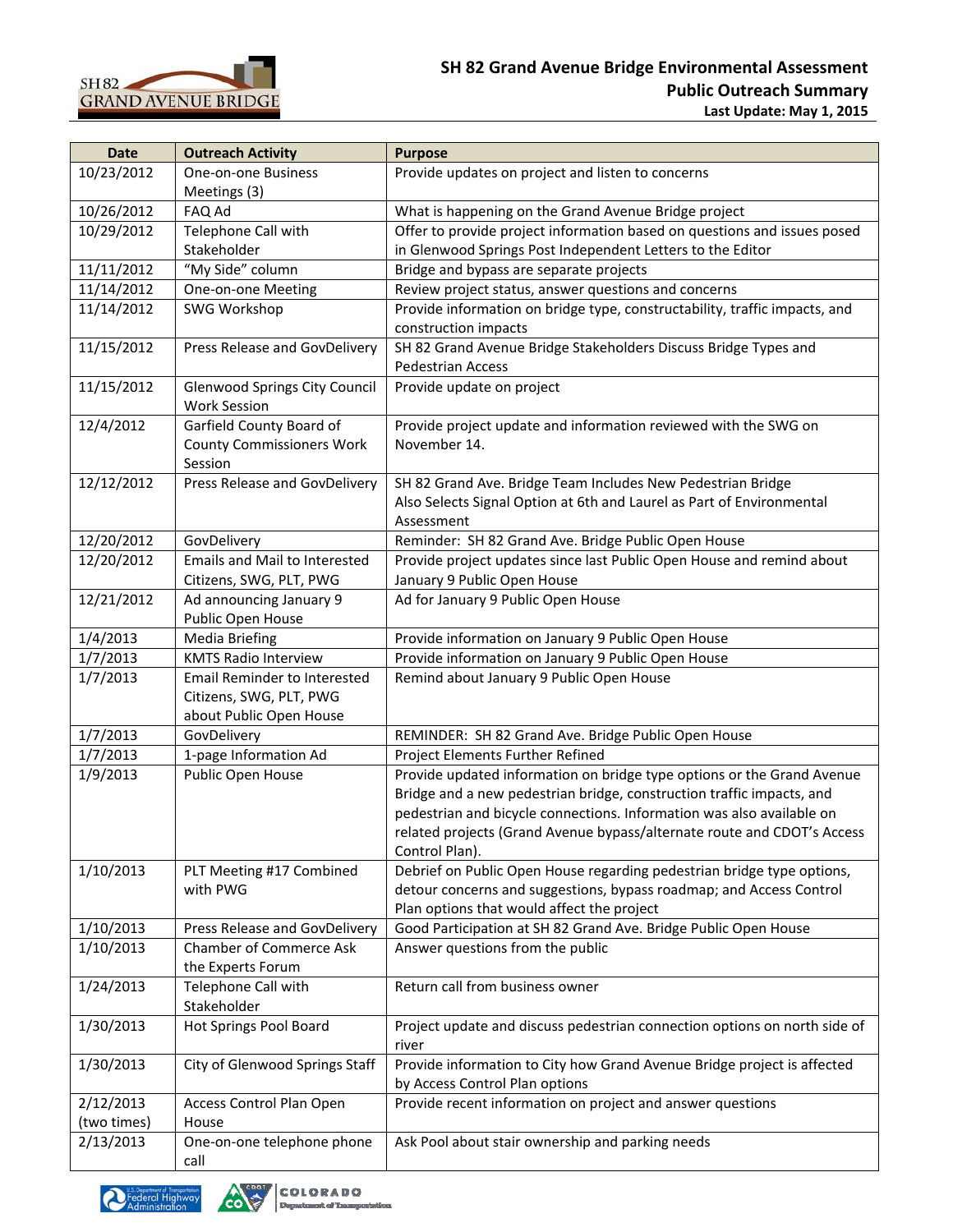

| <b>Date</b>    | <b>Outreach Activity</b>             | <b>Purpose</b>                                                                                  |
|----------------|--------------------------------------|-------------------------------------------------------------------------------------------------|
| 2/25/2013      | City of Glenwood Springs             | Participate in brainstorming session about options for pedestrian                               |
|                | <b>River Commission</b>              | connections                                                                                     |
| 2/26/2013      | <b>Downtown Businesses</b>           | Inform approximately 75 businesses about project, answer questions,                             |
|                | Walkaround                           | distribute FAQ flier and announcement about the March 7 story poling                            |
|                |                                      | event                                                                                           |
| 2/28/2013      | Press Release and GovDelivery        | SH 82 Grand Avenue Bridge "Story Poling" Event Planned for March 7                              |
|                |                                      | Two new Grand Avenue FAQs posting to CDOT website                                               |
| 2/28/2013      | Email to Interested Citizens,        | Inform about the "Story Poling" Event Planned for March 7 and the two                           |
|                | SWG, PLT, PWG                        | new Grand Avenue FAQs posting to CDOT website                                                   |
| 2/28/2013      | Email to Citizens who had            | Inform about the "Story Poling" Event Planned for March 7 and the two                           |
|                | <b>Contacted Dave Eller Directly</b> | new Grand Avenue FAQs posting to CDOT website                                                   |
| 3/1/2013       | Email to Citizens who had            | Inform about the "Story Poling" Event Planned for March 7 and the two                           |
|                | Contacted Joe Elsen Directly         | new Grand Avenue FAQs posting to CDOT website                                                   |
| 3/6/2013       | PLT Meeting #18                      | Detailed description of the Build Alternative to be evaluated in the                            |
|                |                                      | Environmental Assessment, including Alternative 3E for 6 <sup>th</sup> and Laurel               |
|                |                                      | intersection, pedestrian bridge types that came out of March 6 pedestrian                       |
|                |                                      | bridge workshop,8 <sup>th</sup> and Grand intersection options based on Access                  |
|                |                                      | Control Plan status, and new pedestrian underpass north of river                                |
| 3/7/2013       | Story Poling Event for the           | Demonstrate to City Council and the public the potential width, height,                         |
|                | Public                               | and depth of new bridge                                                                         |
| 3/7/2013       | Story Poling Event for               | Demonstrate to City Council and the public the potential width, height,                         |
|                | <b>Glenwood Springs City Council</b> | and depth of new bridge                                                                         |
| $3/19 - 3/21/$ | <b>Business Owners and</b>           | Gather information on economic concerns for the Environmental                                   |
| 2013           | Managers in Study Area               | Assessment                                                                                      |
| 3/21/2013      | Colorado Bridge Enterprise /         | Present update on Grand Avenue Bridge                                                           |
|                | Open to Public                       |                                                                                                 |
| 3/21/2013      | <b>Glenwood Springs City Council</b> | Presented options for bridge and pedestrian connection between 7 <sup>th</sup> and              |
|                | Meeting - Part of Public             | 8 <sup>th</sup> Streets and the intersection options at 8 <sup>th</sup> Street and Grand Avenue |
|                | Hearing on SH 82 Access              |                                                                                                 |
|                | Control Plan                         |                                                                                                 |
| 3/28/2013      | DDA Open House Project               | Provide recent project information - recent renderings and traffic                              |
|                | <b>Information Display</b>           | simulations - and answer questions about the project                                            |
| 4/2/2013       | <b>Glenwood Springs</b>              | Answer questions from the public about the project                                              |
|                | Chamber/DDA Forum                    |                                                                                                 |
| 4/4/2013       | Email to SWG                         | Describe transition of the SWG from broader project issues to details and                       |
|                |                                      | options that will shape design                                                                  |
| 4/5/2013       | Telephone Call with                  | Answer questions about the project and listen to other concerns                                 |
|                | Stakeholder                          |                                                                                                 |
| 4/9/2013       | Telephone Call with                  | Answer questions about the project and listen to other concerns                                 |
|                | Stakeholder                          |                                                                                                 |
| 4/16/2013      | Hot Springs Pool Board               | Coordinate with Glenwood Hot Springs on 6 <sup>th</sup> and Laurel intersection,                |
|                |                                      | right-of-way, and effects on parking lot                                                        |
| 4/24/2013      | Hot Springs Pool Board               | Gather input on architectural treatments for pedestrian bridge options                          |
| 4/24/2013      | <b>Glenwood Springs City Council</b> | Gather input on architectural treatments for pedestrian bridge options                          |
| 4/24/2013      | DDA and Other Stakeholders           | Gather input on architectural treatments for pedestrian bridge options                          |
| 5/6/2013       | Press Release                        | Project Update: SH 82 Grand Avenue Bridge Environmental Assessment                              |
|                |                                      | Moving Forward                                                                                  |

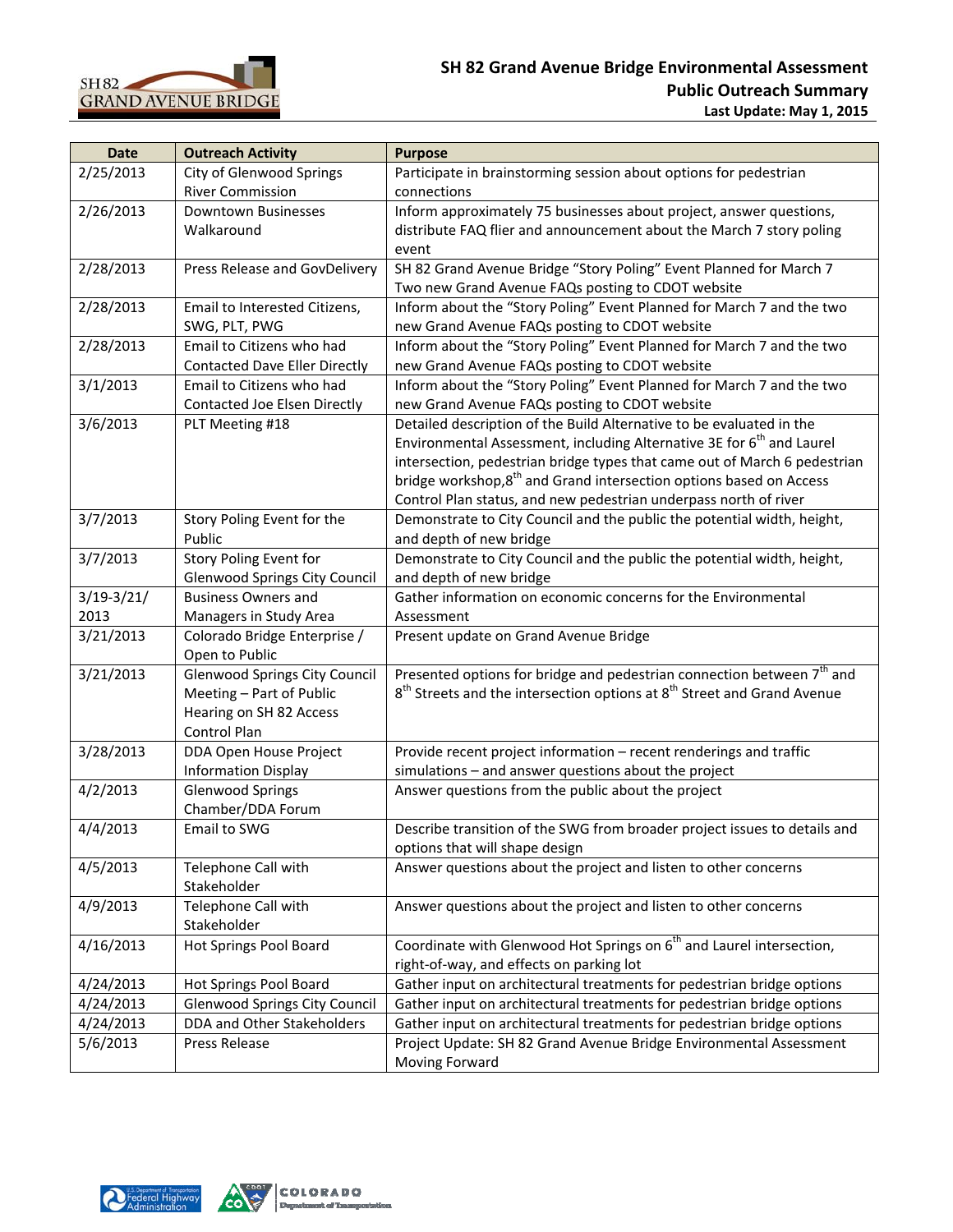

| 5/15/2013<br>PLT Meeting #19<br>Alternative 3A at 6 <sup>th</sup> and Laurel, going ahead with full access intersection<br>at 8 <sup>th</sup> and Grand, pedestrian ramp/elevator, height and width of Grand<br>Avenue bridge downtown; plans for SWG workshop on May 30; physical<br>model; level of public involvement during Environmental Assessment<br>phase<br>5/28/2013<br>Attended only, did not present<br>City of Glenwood Springs City<br>Council Open Forum<br>5/30/2013<br>SWG Workshop<br>Discuss the pedestrian bridge structure type, the process for determining<br>the Grand Avenue Bridge architectural and design elements, and the<br>design elements and treatments for the entry into Glenwood Springs from<br>$I - 70$<br>5/30/2013<br>Press Release<br>SH 82 Grand Avenue Bridge Design Concepts Considered by Stakeholders<br>Provide current project information and answer questions about the<br>6/11/2013<br>Glenwood Downtown Market<br>project<br>6/11/2013<br>Pitkin County Board of County<br>Provide project update and answer questions about the project<br>Commissioners<br>Answer questions about the 6 <sup>th</sup> and Laurel roundabout and concerns about<br>6/13/2013<br>One-on-one Meeting<br>pedestrians crossing Laurel<br>6/18/2013<br>Glenwood Downtown Market<br>Provide current project information and answer questions about the<br>project<br>6/19/2013<br>Provide information about pedestrian bridge options and get input on the<br>One-on-one Meeting, City<br>Council Member and City Staff<br>physical model<br>6/20/2013<br>Provide information on mitigation, present physical model and answer<br><b>Glenwood Springs City Council</b><br><b>Work Session</b><br>questions, review next steps<br>6/21/2013<br><b>Strawberry Days</b><br>Provide project information and obtain input on current alternatives and<br>6/22/2013<br>options<br>6/23/2013<br>Show Grand Avenue Bridge physical model; provide answers about project<br>6/24/2013<br>Hot Springs Pool Board<br>6/25/2013<br>Club Rotario<br>Provide update on project<br>6/25/2013<br>Glenwood Downtown Market<br>Provide current project information and answer questions about the<br>project<br>7/2/2013<br>Provide current project information and answer questions about the<br>Glenwood Downtown Market<br>project<br>Receive request for information on 6 <sup>th</sup> and Laurel intersection alternatives<br>7/8/2013<br>Telephone Call with<br>Stakeholder<br>Provide current project information and answer questions about the<br>7/9/2013<br><b>Glenwood Downtown Market</b><br>project<br>7/10/2013<br>Grand Avenue Bridge Model on Display<br>Press Release<br>Opportunity to see the scale and form of the bridges<br>Grand Avenue Bridge Model on Display<br>7/12/2013<br>GovDelivery<br>Opportunity to see the scale and form of the bridges<br>Provide requested information to stakeholder on 6 <sup>th</sup> and Laurel<br>7/12/2013<br>Stakeholder Information<br>intersection alternatives<br>Request<br>Provide current project information and answer questions about the<br>7/16/2013<br>Glenwood Downtown Market<br>project<br>7/23/2013<br>Provide current project information and answer questions about the<br>Glenwood Downtown Market<br>project<br>Provide current project information and answer questions about the<br>7/30/2013<br>Glenwood Downtown Market<br>project<br>Discuss 8 <sup>th</sup> Street Connection and 6 <sup>th</sup> and Laurel intersection<br>7/31/2013<br>City of Glenwood Springs Staff<br>8/1/2013<br>DDA Board<br>Provide project update | <b>Date</b> | <b>Outreach Activity</b> | <b>Purpose</b>                                                     |
|-----------------------------------------------------------------------------------------------------------------------------------------------------------------------------------------------------------------------------------------------------------------------------------------------------------------------------------------------------------------------------------------------------------------------------------------------------------------------------------------------------------------------------------------------------------------------------------------------------------------------------------------------------------------------------------------------------------------------------------------------------------------------------------------------------------------------------------------------------------------------------------------------------------------------------------------------------------------------------------------------------------------------------------------------------------------------------------------------------------------------------------------------------------------------------------------------------------------------------------------------------------------------------------------------------------------------------------------------------------------------------------------------------------------------------------------------------------------------------------------------------------------------------------------------------------------------------------------------------------------------------------------------------------------------------------------------------------------------------------------------------------------------------------------------------------------------------------------------------------------------------------------------------------------------------------------------------------------------------------------------------------------------------------------------------------------------------------------------------------------------------------------------------------------------------------------------------------------------------------------------------------------------------------------------------------------------------------------------------------------------------------------------------------------------------------------------------------------------------------------------------------------------------------------------------------------------------------------------------------------------------------------------------------------------------------------------------------------------------------------------------------------------------------------------------------------------------------------------------------------------------------------------------------------------------------------------------------------------------------------------------------------------------------------------------------------------------------------------------------------------------------------------------------------------------------------------------------------------------------------------------------------------------------------------------------------------------------------------------------------------------------------------------------------------------------------------------------------------------------------------------------------------------------------------------------------------------------------------------------------------------------|-------------|--------------------------|--------------------------------------------------------------------|
|                                                                                                                                                                                                                                                                                                                                                                                                                                                                                                                                                                                                                                                                                                                                                                                                                                                                                                                                                                                                                                                                                                                                                                                                                                                                                                                                                                                                                                                                                                                                                                                                                                                                                                                                                                                                                                                                                                                                                                                                                                                                                                                                                                                                                                                                                                                                                                                                                                                                                                                                                                                                                                                                                                                                                                                                                                                                                                                                                                                                                                                                                                                                                                                                                                                                                                                                                                                                                                                                                                                                                                                                                                   |             |                          | Introduction of CM/GC; Build Alternative update, including revised |
|                                                                                                                                                                                                                                                                                                                                                                                                                                                                                                                                                                                                                                                                                                                                                                                                                                                                                                                                                                                                                                                                                                                                                                                                                                                                                                                                                                                                                                                                                                                                                                                                                                                                                                                                                                                                                                                                                                                                                                                                                                                                                                                                                                                                                                                                                                                                                                                                                                                                                                                                                                                                                                                                                                                                                                                                                                                                                                                                                                                                                                                                                                                                                                                                                                                                                                                                                                                                                                                                                                                                                                                                                                   |             |                          |                                                                    |
|                                                                                                                                                                                                                                                                                                                                                                                                                                                                                                                                                                                                                                                                                                                                                                                                                                                                                                                                                                                                                                                                                                                                                                                                                                                                                                                                                                                                                                                                                                                                                                                                                                                                                                                                                                                                                                                                                                                                                                                                                                                                                                                                                                                                                                                                                                                                                                                                                                                                                                                                                                                                                                                                                                                                                                                                                                                                                                                                                                                                                                                                                                                                                                                                                                                                                                                                                                                                                                                                                                                                                                                                                                   |             |                          |                                                                    |
|                                                                                                                                                                                                                                                                                                                                                                                                                                                                                                                                                                                                                                                                                                                                                                                                                                                                                                                                                                                                                                                                                                                                                                                                                                                                                                                                                                                                                                                                                                                                                                                                                                                                                                                                                                                                                                                                                                                                                                                                                                                                                                                                                                                                                                                                                                                                                                                                                                                                                                                                                                                                                                                                                                                                                                                                                                                                                                                                                                                                                                                                                                                                                                                                                                                                                                                                                                                                                                                                                                                                                                                                                                   |             |                          |                                                                    |
|                                                                                                                                                                                                                                                                                                                                                                                                                                                                                                                                                                                                                                                                                                                                                                                                                                                                                                                                                                                                                                                                                                                                                                                                                                                                                                                                                                                                                                                                                                                                                                                                                                                                                                                                                                                                                                                                                                                                                                                                                                                                                                                                                                                                                                                                                                                                                                                                                                                                                                                                                                                                                                                                                                                                                                                                                                                                                                                                                                                                                                                                                                                                                                                                                                                                                                                                                                                                                                                                                                                                                                                                                                   |             |                          |                                                                    |
|                                                                                                                                                                                                                                                                                                                                                                                                                                                                                                                                                                                                                                                                                                                                                                                                                                                                                                                                                                                                                                                                                                                                                                                                                                                                                                                                                                                                                                                                                                                                                                                                                                                                                                                                                                                                                                                                                                                                                                                                                                                                                                                                                                                                                                                                                                                                                                                                                                                                                                                                                                                                                                                                                                                                                                                                                                                                                                                                                                                                                                                                                                                                                                                                                                                                                                                                                                                                                                                                                                                                                                                                                                   |             |                          |                                                                    |
|                                                                                                                                                                                                                                                                                                                                                                                                                                                                                                                                                                                                                                                                                                                                                                                                                                                                                                                                                                                                                                                                                                                                                                                                                                                                                                                                                                                                                                                                                                                                                                                                                                                                                                                                                                                                                                                                                                                                                                                                                                                                                                                                                                                                                                                                                                                                                                                                                                                                                                                                                                                                                                                                                                                                                                                                                                                                                                                                                                                                                                                                                                                                                                                                                                                                                                                                                                                                                                                                                                                                                                                                                                   |             |                          |                                                                    |
|                                                                                                                                                                                                                                                                                                                                                                                                                                                                                                                                                                                                                                                                                                                                                                                                                                                                                                                                                                                                                                                                                                                                                                                                                                                                                                                                                                                                                                                                                                                                                                                                                                                                                                                                                                                                                                                                                                                                                                                                                                                                                                                                                                                                                                                                                                                                                                                                                                                                                                                                                                                                                                                                                                                                                                                                                                                                                                                                                                                                                                                                                                                                                                                                                                                                                                                                                                                                                                                                                                                                                                                                                                   |             |                          |                                                                    |
|                                                                                                                                                                                                                                                                                                                                                                                                                                                                                                                                                                                                                                                                                                                                                                                                                                                                                                                                                                                                                                                                                                                                                                                                                                                                                                                                                                                                                                                                                                                                                                                                                                                                                                                                                                                                                                                                                                                                                                                                                                                                                                                                                                                                                                                                                                                                                                                                                                                                                                                                                                                                                                                                                                                                                                                                                                                                                                                                                                                                                                                                                                                                                                                                                                                                                                                                                                                                                                                                                                                                                                                                                                   |             |                          |                                                                    |
|                                                                                                                                                                                                                                                                                                                                                                                                                                                                                                                                                                                                                                                                                                                                                                                                                                                                                                                                                                                                                                                                                                                                                                                                                                                                                                                                                                                                                                                                                                                                                                                                                                                                                                                                                                                                                                                                                                                                                                                                                                                                                                                                                                                                                                                                                                                                                                                                                                                                                                                                                                                                                                                                                                                                                                                                                                                                                                                                                                                                                                                                                                                                                                                                                                                                                                                                                                                                                                                                                                                                                                                                                                   |             |                          |                                                                    |
|                                                                                                                                                                                                                                                                                                                                                                                                                                                                                                                                                                                                                                                                                                                                                                                                                                                                                                                                                                                                                                                                                                                                                                                                                                                                                                                                                                                                                                                                                                                                                                                                                                                                                                                                                                                                                                                                                                                                                                                                                                                                                                                                                                                                                                                                                                                                                                                                                                                                                                                                                                                                                                                                                                                                                                                                                                                                                                                                                                                                                                                                                                                                                                                                                                                                                                                                                                                                                                                                                                                                                                                                                                   |             |                          |                                                                    |
|                                                                                                                                                                                                                                                                                                                                                                                                                                                                                                                                                                                                                                                                                                                                                                                                                                                                                                                                                                                                                                                                                                                                                                                                                                                                                                                                                                                                                                                                                                                                                                                                                                                                                                                                                                                                                                                                                                                                                                                                                                                                                                                                                                                                                                                                                                                                                                                                                                                                                                                                                                                                                                                                                                                                                                                                                                                                                                                                                                                                                                                                                                                                                                                                                                                                                                                                                                                                                                                                                                                                                                                                                                   |             |                          |                                                                    |
|                                                                                                                                                                                                                                                                                                                                                                                                                                                                                                                                                                                                                                                                                                                                                                                                                                                                                                                                                                                                                                                                                                                                                                                                                                                                                                                                                                                                                                                                                                                                                                                                                                                                                                                                                                                                                                                                                                                                                                                                                                                                                                                                                                                                                                                                                                                                                                                                                                                                                                                                                                                                                                                                                                                                                                                                                                                                                                                                                                                                                                                                                                                                                                                                                                                                                                                                                                                                                                                                                                                                                                                                                                   |             |                          |                                                                    |
|                                                                                                                                                                                                                                                                                                                                                                                                                                                                                                                                                                                                                                                                                                                                                                                                                                                                                                                                                                                                                                                                                                                                                                                                                                                                                                                                                                                                                                                                                                                                                                                                                                                                                                                                                                                                                                                                                                                                                                                                                                                                                                                                                                                                                                                                                                                                                                                                                                                                                                                                                                                                                                                                                                                                                                                                                                                                                                                                                                                                                                                                                                                                                                                                                                                                                                                                                                                                                                                                                                                                                                                                                                   |             |                          |                                                                    |
|                                                                                                                                                                                                                                                                                                                                                                                                                                                                                                                                                                                                                                                                                                                                                                                                                                                                                                                                                                                                                                                                                                                                                                                                                                                                                                                                                                                                                                                                                                                                                                                                                                                                                                                                                                                                                                                                                                                                                                                                                                                                                                                                                                                                                                                                                                                                                                                                                                                                                                                                                                                                                                                                                                                                                                                                                                                                                                                                                                                                                                                                                                                                                                                                                                                                                                                                                                                                                                                                                                                                                                                                                                   |             |                          |                                                                    |
|                                                                                                                                                                                                                                                                                                                                                                                                                                                                                                                                                                                                                                                                                                                                                                                                                                                                                                                                                                                                                                                                                                                                                                                                                                                                                                                                                                                                                                                                                                                                                                                                                                                                                                                                                                                                                                                                                                                                                                                                                                                                                                                                                                                                                                                                                                                                                                                                                                                                                                                                                                                                                                                                                                                                                                                                                                                                                                                                                                                                                                                                                                                                                                                                                                                                                                                                                                                                                                                                                                                                                                                                                                   |             |                          |                                                                    |
|                                                                                                                                                                                                                                                                                                                                                                                                                                                                                                                                                                                                                                                                                                                                                                                                                                                                                                                                                                                                                                                                                                                                                                                                                                                                                                                                                                                                                                                                                                                                                                                                                                                                                                                                                                                                                                                                                                                                                                                                                                                                                                                                                                                                                                                                                                                                                                                                                                                                                                                                                                                                                                                                                                                                                                                                                                                                                                                                                                                                                                                                                                                                                                                                                                                                                                                                                                                                                                                                                                                                                                                                                                   |             |                          |                                                                    |
|                                                                                                                                                                                                                                                                                                                                                                                                                                                                                                                                                                                                                                                                                                                                                                                                                                                                                                                                                                                                                                                                                                                                                                                                                                                                                                                                                                                                                                                                                                                                                                                                                                                                                                                                                                                                                                                                                                                                                                                                                                                                                                                                                                                                                                                                                                                                                                                                                                                                                                                                                                                                                                                                                                                                                                                                                                                                                                                                                                                                                                                                                                                                                                                                                                                                                                                                                                                                                                                                                                                                                                                                                                   |             |                          |                                                                    |
|                                                                                                                                                                                                                                                                                                                                                                                                                                                                                                                                                                                                                                                                                                                                                                                                                                                                                                                                                                                                                                                                                                                                                                                                                                                                                                                                                                                                                                                                                                                                                                                                                                                                                                                                                                                                                                                                                                                                                                                                                                                                                                                                                                                                                                                                                                                                                                                                                                                                                                                                                                                                                                                                                                                                                                                                                                                                                                                                                                                                                                                                                                                                                                                                                                                                                                                                                                                                                                                                                                                                                                                                                                   |             |                          |                                                                    |
|                                                                                                                                                                                                                                                                                                                                                                                                                                                                                                                                                                                                                                                                                                                                                                                                                                                                                                                                                                                                                                                                                                                                                                                                                                                                                                                                                                                                                                                                                                                                                                                                                                                                                                                                                                                                                                                                                                                                                                                                                                                                                                                                                                                                                                                                                                                                                                                                                                                                                                                                                                                                                                                                                                                                                                                                                                                                                                                                                                                                                                                                                                                                                                                                                                                                                                                                                                                                                                                                                                                                                                                                                                   |             |                          |                                                                    |
|                                                                                                                                                                                                                                                                                                                                                                                                                                                                                                                                                                                                                                                                                                                                                                                                                                                                                                                                                                                                                                                                                                                                                                                                                                                                                                                                                                                                                                                                                                                                                                                                                                                                                                                                                                                                                                                                                                                                                                                                                                                                                                                                                                                                                                                                                                                                                                                                                                                                                                                                                                                                                                                                                                                                                                                                                                                                                                                                                                                                                                                                                                                                                                                                                                                                                                                                                                                                                                                                                                                                                                                                                                   |             |                          |                                                                    |
|                                                                                                                                                                                                                                                                                                                                                                                                                                                                                                                                                                                                                                                                                                                                                                                                                                                                                                                                                                                                                                                                                                                                                                                                                                                                                                                                                                                                                                                                                                                                                                                                                                                                                                                                                                                                                                                                                                                                                                                                                                                                                                                                                                                                                                                                                                                                                                                                                                                                                                                                                                                                                                                                                                                                                                                                                                                                                                                                                                                                                                                                                                                                                                                                                                                                                                                                                                                                                                                                                                                                                                                                                                   |             |                          |                                                                    |
|                                                                                                                                                                                                                                                                                                                                                                                                                                                                                                                                                                                                                                                                                                                                                                                                                                                                                                                                                                                                                                                                                                                                                                                                                                                                                                                                                                                                                                                                                                                                                                                                                                                                                                                                                                                                                                                                                                                                                                                                                                                                                                                                                                                                                                                                                                                                                                                                                                                                                                                                                                                                                                                                                                                                                                                                                                                                                                                                                                                                                                                                                                                                                                                                                                                                                                                                                                                                                                                                                                                                                                                                                                   |             |                          |                                                                    |
|                                                                                                                                                                                                                                                                                                                                                                                                                                                                                                                                                                                                                                                                                                                                                                                                                                                                                                                                                                                                                                                                                                                                                                                                                                                                                                                                                                                                                                                                                                                                                                                                                                                                                                                                                                                                                                                                                                                                                                                                                                                                                                                                                                                                                                                                                                                                                                                                                                                                                                                                                                                                                                                                                                                                                                                                                                                                                                                                                                                                                                                                                                                                                                                                                                                                                                                                                                                                                                                                                                                                                                                                                                   |             |                          |                                                                    |
|                                                                                                                                                                                                                                                                                                                                                                                                                                                                                                                                                                                                                                                                                                                                                                                                                                                                                                                                                                                                                                                                                                                                                                                                                                                                                                                                                                                                                                                                                                                                                                                                                                                                                                                                                                                                                                                                                                                                                                                                                                                                                                                                                                                                                                                                                                                                                                                                                                                                                                                                                                                                                                                                                                                                                                                                                                                                                                                                                                                                                                                                                                                                                                                                                                                                                                                                                                                                                                                                                                                                                                                                                                   |             |                          |                                                                    |
|                                                                                                                                                                                                                                                                                                                                                                                                                                                                                                                                                                                                                                                                                                                                                                                                                                                                                                                                                                                                                                                                                                                                                                                                                                                                                                                                                                                                                                                                                                                                                                                                                                                                                                                                                                                                                                                                                                                                                                                                                                                                                                                                                                                                                                                                                                                                                                                                                                                                                                                                                                                                                                                                                                                                                                                                                                                                                                                                                                                                                                                                                                                                                                                                                                                                                                                                                                                                                                                                                                                                                                                                                                   |             |                          |                                                                    |
|                                                                                                                                                                                                                                                                                                                                                                                                                                                                                                                                                                                                                                                                                                                                                                                                                                                                                                                                                                                                                                                                                                                                                                                                                                                                                                                                                                                                                                                                                                                                                                                                                                                                                                                                                                                                                                                                                                                                                                                                                                                                                                                                                                                                                                                                                                                                                                                                                                                                                                                                                                                                                                                                                                                                                                                                                                                                                                                                                                                                                                                                                                                                                                                                                                                                                                                                                                                                                                                                                                                                                                                                                                   |             |                          |                                                                    |
|                                                                                                                                                                                                                                                                                                                                                                                                                                                                                                                                                                                                                                                                                                                                                                                                                                                                                                                                                                                                                                                                                                                                                                                                                                                                                                                                                                                                                                                                                                                                                                                                                                                                                                                                                                                                                                                                                                                                                                                                                                                                                                                                                                                                                                                                                                                                                                                                                                                                                                                                                                                                                                                                                                                                                                                                                                                                                                                                                                                                                                                                                                                                                                                                                                                                                                                                                                                                                                                                                                                                                                                                                                   |             |                          |                                                                    |
|                                                                                                                                                                                                                                                                                                                                                                                                                                                                                                                                                                                                                                                                                                                                                                                                                                                                                                                                                                                                                                                                                                                                                                                                                                                                                                                                                                                                                                                                                                                                                                                                                                                                                                                                                                                                                                                                                                                                                                                                                                                                                                                                                                                                                                                                                                                                                                                                                                                                                                                                                                                                                                                                                                                                                                                                                                                                                                                                                                                                                                                                                                                                                                                                                                                                                                                                                                                                                                                                                                                                                                                                                                   |             |                          |                                                                    |
|                                                                                                                                                                                                                                                                                                                                                                                                                                                                                                                                                                                                                                                                                                                                                                                                                                                                                                                                                                                                                                                                                                                                                                                                                                                                                                                                                                                                                                                                                                                                                                                                                                                                                                                                                                                                                                                                                                                                                                                                                                                                                                                                                                                                                                                                                                                                                                                                                                                                                                                                                                                                                                                                                                                                                                                                                                                                                                                                                                                                                                                                                                                                                                                                                                                                                                                                                                                                                                                                                                                                                                                                                                   |             |                          |                                                                    |
|                                                                                                                                                                                                                                                                                                                                                                                                                                                                                                                                                                                                                                                                                                                                                                                                                                                                                                                                                                                                                                                                                                                                                                                                                                                                                                                                                                                                                                                                                                                                                                                                                                                                                                                                                                                                                                                                                                                                                                                                                                                                                                                                                                                                                                                                                                                                                                                                                                                                                                                                                                                                                                                                                                                                                                                                                                                                                                                                                                                                                                                                                                                                                                                                                                                                                                                                                                                                                                                                                                                                                                                                                                   |             |                          |                                                                    |
|                                                                                                                                                                                                                                                                                                                                                                                                                                                                                                                                                                                                                                                                                                                                                                                                                                                                                                                                                                                                                                                                                                                                                                                                                                                                                                                                                                                                                                                                                                                                                                                                                                                                                                                                                                                                                                                                                                                                                                                                                                                                                                                                                                                                                                                                                                                                                                                                                                                                                                                                                                                                                                                                                                                                                                                                                                                                                                                                                                                                                                                                                                                                                                                                                                                                                                                                                                                                                                                                                                                                                                                                                                   |             |                          |                                                                    |
|                                                                                                                                                                                                                                                                                                                                                                                                                                                                                                                                                                                                                                                                                                                                                                                                                                                                                                                                                                                                                                                                                                                                                                                                                                                                                                                                                                                                                                                                                                                                                                                                                                                                                                                                                                                                                                                                                                                                                                                                                                                                                                                                                                                                                                                                                                                                                                                                                                                                                                                                                                                                                                                                                                                                                                                                                                                                                                                                                                                                                                                                                                                                                                                                                                                                                                                                                                                                                                                                                                                                                                                                                                   |             |                          |                                                                    |
|                                                                                                                                                                                                                                                                                                                                                                                                                                                                                                                                                                                                                                                                                                                                                                                                                                                                                                                                                                                                                                                                                                                                                                                                                                                                                                                                                                                                                                                                                                                                                                                                                                                                                                                                                                                                                                                                                                                                                                                                                                                                                                                                                                                                                                                                                                                                                                                                                                                                                                                                                                                                                                                                                                                                                                                                                                                                                                                                                                                                                                                                                                                                                                                                                                                                                                                                                                                                                                                                                                                                                                                                                                   |             |                          |                                                                    |
|                                                                                                                                                                                                                                                                                                                                                                                                                                                                                                                                                                                                                                                                                                                                                                                                                                                                                                                                                                                                                                                                                                                                                                                                                                                                                                                                                                                                                                                                                                                                                                                                                                                                                                                                                                                                                                                                                                                                                                                                                                                                                                                                                                                                                                                                                                                                                                                                                                                                                                                                                                                                                                                                                                                                                                                                                                                                                                                                                                                                                                                                                                                                                                                                                                                                                                                                                                                                                                                                                                                                                                                                                                   |             |                          |                                                                    |
|                                                                                                                                                                                                                                                                                                                                                                                                                                                                                                                                                                                                                                                                                                                                                                                                                                                                                                                                                                                                                                                                                                                                                                                                                                                                                                                                                                                                                                                                                                                                                                                                                                                                                                                                                                                                                                                                                                                                                                                                                                                                                                                                                                                                                                                                                                                                                                                                                                                                                                                                                                                                                                                                                                                                                                                                                                                                                                                                                                                                                                                                                                                                                                                                                                                                                                                                                                                                                                                                                                                                                                                                                                   |             |                          |                                                                    |
|                                                                                                                                                                                                                                                                                                                                                                                                                                                                                                                                                                                                                                                                                                                                                                                                                                                                                                                                                                                                                                                                                                                                                                                                                                                                                                                                                                                                                                                                                                                                                                                                                                                                                                                                                                                                                                                                                                                                                                                                                                                                                                                                                                                                                                                                                                                                                                                                                                                                                                                                                                                                                                                                                                                                                                                                                                                                                                                                                                                                                                                                                                                                                                                                                                                                                                                                                                                                                                                                                                                                                                                                                                   |             |                          |                                                                    |
|                                                                                                                                                                                                                                                                                                                                                                                                                                                                                                                                                                                                                                                                                                                                                                                                                                                                                                                                                                                                                                                                                                                                                                                                                                                                                                                                                                                                                                                                                                                                                                                                                                                                                                                                                                                                                                                                                                                                                                                                                                                                                                                                                                                                                                                                                                                                                                                                                                                                                                                                                                                                                                                                                                                                                                                                                                                                                                                                                                                                                                                                                                                                                                                                                                                                                                                                                                                                                                                                                                                                                                                                                                   |             |                          |                                                                    |
|                                                                                                                                                                                                                                                                                                                                                                                                                                                                                                                                                                                                                                                                                                                                                                                                                                                                                                                                                                                                                                                                                                                                                                                                                                                                                                                                                                                                                                                                                                                                                                                                                                                                                                                                                                                                                                                                                                                                                                                                                                                                                                                                                                                                                                                                                                                                                                                                                                                                                                                                                                                                                                                                                                                                                                                                                                                                                                                                                                                                                                                                                                                                                                                                                                                                                                                                                                                                                                                                                                                                                                                                                                   |             |                          |                                                                    |
|                                                                                                                                                                                                                                                                                                                                                                                                                                                                                                                                                                                                                                                                                                                                                                                                                                                                                                                                                                                                                                                                                                                                                                                                                                                                                                                                                                                                                                                                                                                                                                                                                                                                                                                                                                                                                                                                                                                                                                                                                                                                                                                                                                                                                                                                                                                                                                                                                                                                                                                                                                                                                                                                                                                                                                                                                                                                                                                                                                                                                                                                                                                                                                                                                                                                                                                                                                                                                                                                                                                                                                                                                                   |             |                          |                                                                    |
|                                                                                                                                                                                                                                                                                                                                                                                                                                                                                                                                                                                                                                                                                                                                                                                                                                                                                                                                                                                                                                                                                                                                                                                                                                                                                                                                                                                                                                                                                                                                                                                                                                                                                                                                                                                                                                                                                                                                                                                                                                                                                                                                                                                                                                                                                                                                                                                                                                                                                                                                                                                                                                                                                                                                                                                                                                                                                                                                                                                                                                                                                                                                                                                                                                                                                                                                                                                                                                                                                                                                                                                                                                   |             |                          |                                                                    |
|                                                                                                                                                                                                                                                                                                                                                                                                                                                                                                                                                                                                                                                                                                                                                                                                                                                                                                                                                                                                                                                                                                                                                                                                                                                                                                                                                                                                                                                                                                                                                                                                                                                                                                                                                                                                                                                                                                                                                                                                                                                                                                                                                                                                                                                                                                                                                                                                                                                                                                                                                                                                                                                                                                                                                                                                                                                                                                                                                                                                                                                                                                                                                                                                                                                                                                                                                                                                                                                                                                                                                                                                                                   |             |                          |                                                                    |
|                                                                                                                                                                                                                                                                                                                                                                                                                                                                                                                                                                                                                                                                                                                                                                                                                                                                                                                                                                                                                                                                                                                                                                                                                                                                                                                                                                                                                                                                                                                                                                                                                                                                                                                                                                                                                                                                                                                                                                                                                                                                                                                                                                                                                                                                                                                                                                                                                                                                                                                                                                                                                                                                                                                                                                                                                                                                                                                                                                                                                                                                                                                                                                                                                                                                                                                                                                                                                                                                                                                                                                                                                                   |             |                          |                                                                    |
|                                                                                                                                                                                                                                                                                                                                                                                                                                                                                                                                                                                                                                                                                                                                                                                                                                                                                                                                                                                                                                                                                                                                                                                                                                                                                                                                                                                                                                                                                                                                                                                                                                                                                                                                                                                                                                                                                                                                                                                                                                                                                                                                                                                                                                                                                                                                                                                                                                                                                                                                                                                                                                                                                                                                                                                                                                                                                                                                                                                                                                                                                                                                                                                                                                                                                                                                                                                                                                                                                                                                                                                                                                   |             |                          |                                                                    |
|                                                                                                                                                                                                                                                                                                                                                                                                                                                                                                                                                                                                                                                                                                                                                                                                                                                                                                                                                                                                                                                                                                                                                                                                                                                                                                                                                                                                                                                                                                                                                                                                                                                                                                                                                                                                                                                                                                                                                                                                                                                                                                                                                                                                                                                                                                                                                                                                                                                                                                                                                                                                                                                                                                                                                                                                                                                                                                                                                                                                                                                                                                                                                                                                                                                                                                                                                                                                                                                                                                                                                                                                                                   |             |                          |                                                                    |
|                                                                                                                                                                                                                                                                                                                                                                                                                                                                                                                                                                                                                                                                                                                                                                                                                                                                                                                                                                                                                                                                                                                                                                                                                                                                                                                                                                                                                                                                                                                                                                                                                                                                                                                                                                                                                                                                                                                                                                                                                                                                                                                                                                                                                                                                                                                                                                                                                                                                                                                                                                                                                                                                                                                                                                                                                                                                                                                                                                                                                                                                                                                                                                                                                                                                                                                                                                                                                                                                                                                                                                                                                                   |             |                          |                                                                    |
|                                                                                                                                                                                                                                                                                                                                                                                                                                                                                                                                                                                                                                                                                                                                                                                                                                                                                                                                                                                                                                                                                                                                                                                                                                                                                                                                                                                                                                                                                                                                                                                                                                                                                                                                                                                                                                                                                                                                                                                                                                                                                                                                                                                                                                                                                                                                                                                                                                                                                                                                                                                                                                                                                                                                                                                                                                                                                                                                                                                                                                                                                                                                                                                                                                                                                                                                                                                                                                                                                                                                                                                                                                   |             |                          |                                                                    |
|                                                                                                                                                                                                                                                                                                                                                                                                                                                                                                                                                                                                                                                                                                                                                                                                                                                                                                                                                                                                                                                                                                                                                                                                                                                                                                                                                                                                                                                                                                                                                                                                                                                                                                                                                                                                                                                                                                                                                                                                                                                                                                                                                                                                                                                                                                                                                                                                                                                                                                                                                                                                                                                                                                                                                                                                                                                                                                                                                                                                                                                                                                                                                                                                                                                                                                                                                                                                                                                                                                                                                                                                                                   |             |                          |                                                                    |
|                                                                                                                                                                                                                                                                                                                                                                                                                                                                                                                                                                                                                                                                                                                                                                                                                                                                                                                                                                                                                                                                                                                                                                                                                                                                                                                                                                                                                                                                                                                                                                                                                                                                                                                                                                                                                                                                                                                                                                                                                                                                                                                                                                                                                                                                                                                                                                                                                                                                                                                                                                                                                                                                                                                                                                                                                                                                                                                                                                                                                                                                                                                                                                                                                                                                                                                                                                                                                                                                                                                                                                                                                                   |             |                          |                                                                    |
|                                                                                                                                                                                                                                                                                                                                                                                                                                                                                                                                                                                                                                                                                                                                                                                                                                                                                                                                                                                                                                                                                                                                                                                                                                                                                                                                                                                                                                                                                                                                                                                                                                                                                                                                                                                                                                                                                                                                                                                                                                                                                                                                                                                                                                                                                                                                                                                                                                                                                                                                                                                                                                                                                                                                                                                                                                                                                                                                                                                                                                                                                                                                                                                                                                                                                                                                                                                                                                                                                                                                                                                                                                   |             |                          |                                                                    |
|                                                                                                                                                                                                                                                                                                                                                                                                                                                                                                                                                                                                                                                                                                                                                                                                                                                                                                                                                                                                                                                                                                                                                                                                                                                                                                                                                                                                                                                                                                                                                                                                                                                                                                                                                                                                                                                                                                                                                                                                                                                                                                                                                                                                                                                                                                                                                                                                                                                                                                                                                                                                                                                                                                                                                                                                                                                                                                                                                                                                                                                                                                                                                                                                                                                                                                                                                                                                                                                                                                                                                                                                                                   |             |                          |                                                                    |
|                                                                                                                                                                                                                                                                                                                                                                                                                                                                                                                                                                                                                                                                                                                                                                                                                                                                                                                                                                                                                                                                                                                                                                                                                                                                                                                                                                                                                                                                                                                                                                                                                                                                                                                                                                                                                                                                                                                                                                                                                                                                                                                                                                                                                                                                                                                                                                                                                                                                                                                                                                                                                                                                                                                                                                                                                                                                                                                                                                                                                                                                                                                                                                                                                                                                                                                                                                                                                                                                                                                                                                                                                                   |             |                          |                                                                    |



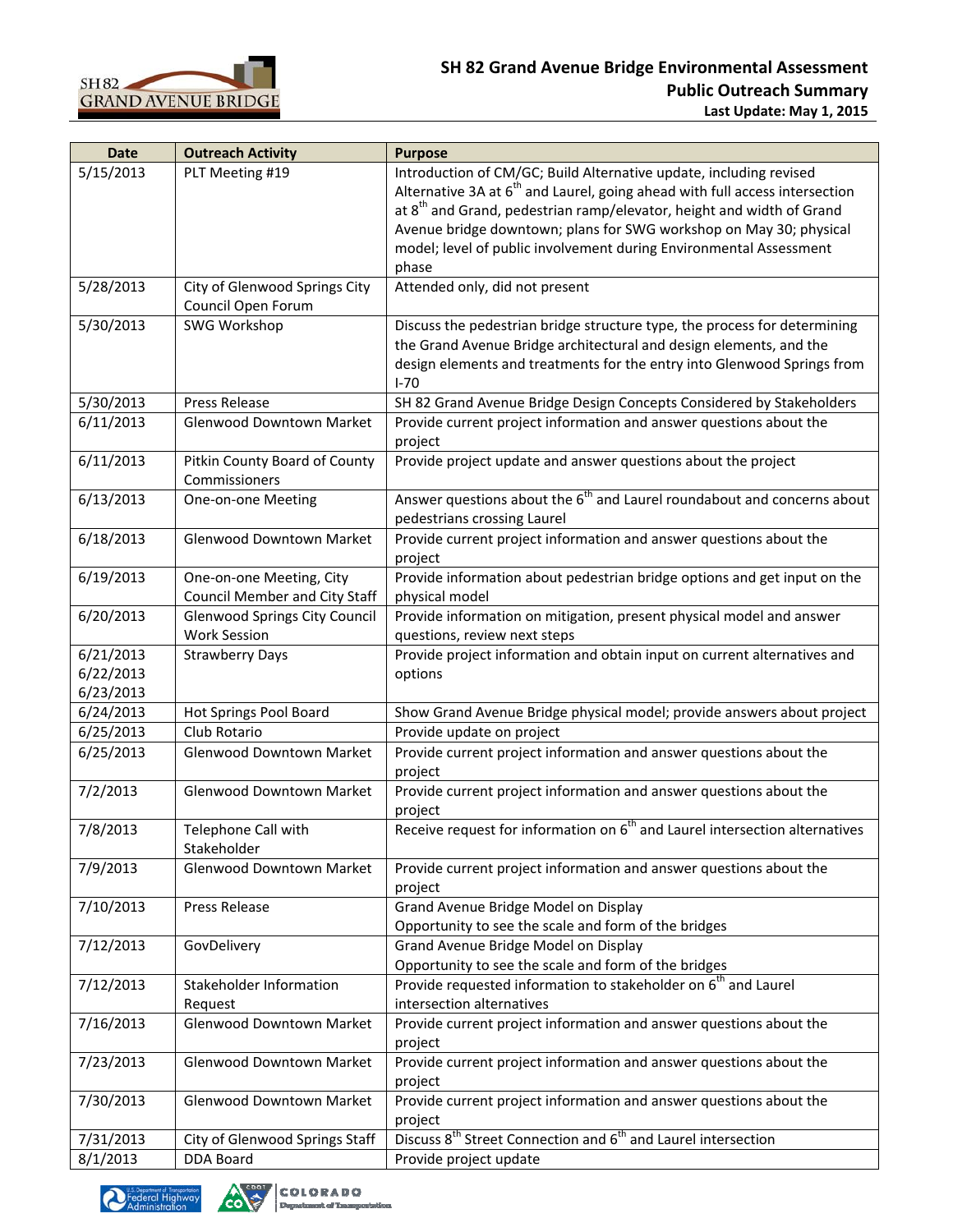

| <b>Date</b> | <b>Outreach Activity</b>                                    | <b>Purpose</b>                                                                                       |
|-------------|-------------------------------------------------------------|------------------------------------------------------------------------------------------------------|
| 8/1/2013    | <b>RFTA Staff</b>                                           | Provide project update and discuss 8 <sup>th</sup> Street Connection                                 |
| 8/1/2013    | Glenwood Springs City Council                               | Obtain input on pedestrian bridge options                                                            |
|             | <b>Work Session</b>                                         |                                                                                                      |
| 8/2/2013    | Press Release to Glenwood                                   | Over 1,500 People Have Viewed Comments on Grand Avenue Bridge                                        |
|             | Springs Post Independent                                    | Model; Comments are useful for City Council's input on architectural                                 |
|             |                                                             | elements                                                                                             |
| 8/6/2013    | Glenwood Downtown Market                                    | Provide current project information and answer questions about the                                   |
|             |                                                             | project                                                                                              |
| 8/6/2013    | City of Glenwood Springs                                    | Provide project update.                                                                              |
|             | <b>Transportation Commission</b>                            |                                                                                                      |
| 8/9/2013    | <b>Glenwood Springs Rotary Club</b>                         | Provide project update and show physical model                                                       |
| 8/13/2013   | Stakeholder Information                                     | Provide requested information to stakeholder on process for all                                      |
|             | Request                                                     | alternatives                                                                                         |
| 8/13/2013   | Lions Club                                                  | Provide update on project with model                                                                 |
|             |                                                             |                                                                                                      |
| 8/13/2013   | Glenwood Downtown Market                                    | Provide current project information and answer questions about the                                   |
|             |                                                             | project<br>Discuss 8 <sup>th</sup> Street connection                                                 |
| 8/14/2013   | City of Glenwood Springs Staff                              |                                                                                                      |
|             | and RFTA                                                    |                                                                                                      |
| 8/19/2013   | Press Release and GovDelivery                               | Grand Ave. Bridge EA - Enthusiastic Support for the New Pedestrian Bridge                            |
|             |                                                             | Type; Glenwood Springs City Council favors simple ped bridge design that                             |
|             |                                                             | complements surrounding environment                                                                  |
| 8/20/2013   | Email and mail to PLT, PWG,                                 | Distribute press release and renderings of pedestrian bridge Option D2                               |
|             | SWG, Interested Citizens                                    |                                                                                                      |
| 8/20/2013   | Glenwood Downtown Market                                    | Provide current project information and answer questions about the                                   |
|             |                                                             | project                                                                                              |
| 8/22/2013   | City of Glenwood Springs Staff                              | Discuss 8 <sup>th</sup> Street connection                                                            |
|             | and RFTA                                                    |                                                                                                      |
| 8/27/2013   | Glenwood Downtown Market                                    | Provide current project information and answer questions about the                                   |
|             |                                                             | project                                                                                              |
| 9/3/2014    | Email to PLT members                                        | Answer question about the straight alignment of pedestrian bridge                                    |
| 9/4/2013    | Garfield County Board of                                    | Provide project update on Build Alternative, 6 <sup>th</sup> and Laurel, pedestrian                  |
|             | <b>County Commissioners Work</b>                            | bridge D2, 8 <sup>th</sup> Street detour                                                             |
|             | Session                                                     |                                                                                                      |
| 9/4/2013    | One-on-one Meeting                                          | Answer questions about Exit 116 during construction and concerns about                               |
|             |                                                             | traffic and economic impacts                                                                         |
| 9/18/2013   | City of Glenwood Springs Staff                              | Discuss potential public meeting for 8 <sup>th</sup> Street, 8 <sup>th</sup> Street detour, and City |
|             |                                                             | Council agenda items                                                                                 |
| 9/29/2013   | Letter to Editor                                            | Provide additional information on bridge for consideration related to                                |
|             |                                                             | Citizens to Save Grand Avenue opinion ballots                                                        |
| 9/30/2013   | Colorado Municipal League,                                  | Provide project update and answer questions                                                          |
|             | District 11                                                 |                                                                                                      |
| 9/30/2013   | City of Glenwood Springs Staff                              | Discuss 8 <sup>th</sup> Street detour and water quality issues                                       |
| 10/1/2013   | City of Glenwood Springs                                    | Provide project update                                                                               |
|             | <b>Transportation Commission</b>                            |                                                                                                      |
| 10/3/2013   |                                                             | Discuss construction detour route, ADA accessibility options for south end                           |
|             | <b>Glenwood Springs City Council</b><br><b>Work Session</b> | of new pedestrian bridge, and area under the bridge between 7 <sup>th</sup> and 8 <sup>th</sup>      |
|             |                                                             |                                                                                                      |
|             |                                                             | <b>Streets</b>                                                                                       |
| 10/9/2013   | Email and mail to Interested                                | Forward CDOT press releases on 8 <sup>th</sup> Street coordination and 6 <sup>th</sup> and Laurel    |
|             | Citizens, SWG, PLT, PWG                                     | development; attached press releases and 6 <sup>th</sup> & Laurel Intersection Devt.                 |
|             |                                                             | document                                                                                             |
| 10/9/2013   | Press Release and GovDelivery                               | Grand Ave. Bridge Project Team Highlights                                                            |
|             |                                                             | 6th & Laurel Evaluation Process                                                                      |



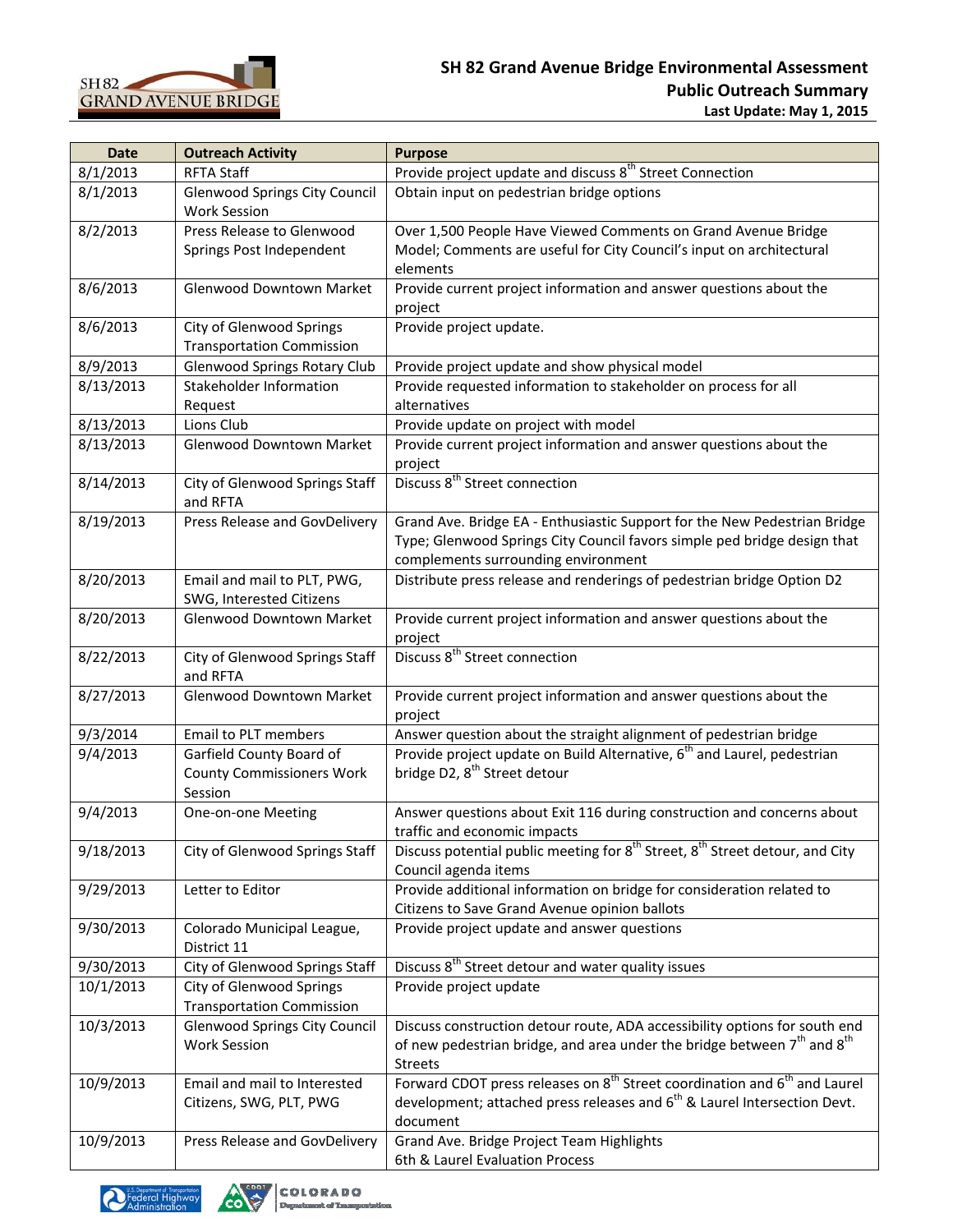

| <b>Date</b> | <b>Outreach Activity</b>                        | <b>Purpose</b>                                                                             |
|-------------|-------------------------------------------------|--------------------------------------------------------------------------------------------|
| 10/9/2013   | Press Release and GovDelivery                   | 8th Street Detour for Grand Avenue Bridge Project under Development                        |
| 10/15/2013  | Press Release and GovDelivery                   | SH 82 Grand Avenue Pedestrian Bridge "Story Poling" Event Tomorrow                         |
| 10/15/2013  | Email to Interested Citizens,                   | Forward CDOT press release on story pole event for pedestrian ramp                         |
|             | SWG, PLT, PWG                                   |                                                                                            |
| 10/16/2013  | Story Poling Event for the                      | Demonstrate to City Council and the public the potential location, width,                  |
| 10/17/2013  | Public                                          | height, and depth of new pedestrian ramp                                                   |
| 10/25/2013  | Glenwood Springs Chamber of                     | Show model and provide information booth to inform about project                           |
| 10/26/2013  | <b>Commerce Bizopoly Event</b>                  | process                                                                                    |
| 11/7/2013   | <b>Glenwood Springs Post</b>                    | Discuss results of C2SGA poll that were published in paper                                 |
|             | Independent                                     |                                                                                            |
| 11/7/2013   | <b>Glenwood Springs City Council</b>            | Provide information and answer questions on two ADA accessibility                          |
|             | Meeting                                         | options for south end of new pedestrian bridge.                                            |
| 11/11/2013  | Sunnyside Retirement Center                     | Provide project update and show model                                                      |
| 11/12/2013  | Telephone Call with<br>Stakeholder              | Receive request for information on 6 <sup>th</sup> and Laurel intersection                 |
| 11/15/2013  | Letter to Editor                                | Response to Citizens to Save Grand Avenue Poll on Grand Avenue Bridge                      |
| 11/19/2013  | Kiwanis Club                                    | Provide project update                                                                     |
| 11/19/2013  | City of Glenwood Springs                        | Provide project update, recent recommendations, and schedule                               |
|             | Planning & Zoning                               |                                                                                            |
|             | Commission                                      |                                                                                            |
| 11/21/2013  | Email to Interested Citizens,                   | Provide information about recent recommendations on the pedestrian                         |
|             | SWG, PLT, PWG                                   | connection from Two Rivers Trail to $6th$ Street with underpass and the                    |
|             |                                                 | location of the Grand Avenue Bridge piers downtown                                         |
| 11/21/2013  | Email to Interested Citizens,                   | Provide information about recent recommendations on the pedestrian                         |
|             | SWG, PLT, PWG                                   | connection from Two Rivers Trail to $6th$ Street with underpass and the                    |
|             |                                                 | location of the Grand Avenue Bridge piers downtown                                         |
| 11/21/2013  | SWG Workshop                                    | Provide update on recent and upcoming project decisions                                    |
| 11/22/2013  | PLT Meeting #20                                 | Provide project update, recent recommendations, answer questions                           |
| 11/26/2013  | Stakeholder Information<br>Request              | Provide requested information to stakeholder on 6 <sup>th</sup> and Laurel<br>intersection |
| 12/3/2013   | City of Glenwood Springs                        | Provide project update.                                                                    |
|             | <b>Transportation Commission</b>                |                                                                                            |
| 12/6/2013   | City of Glenwood Springs Staff                  | Obtain input in ramp and elevator Options                                                  |
| 12/10/2013  | Issue Task Force - Pedestrian                   | Review and organize information on ramp and elevator options into a                        |
|             | Ramp and Elevator                               | packet of information for City Council review.                                             |
|             | Information                                     |                                                                                            |
| 12/12/2013  | City of Glenwood Springs Staff                  | Discuss City right-of-way options                                                          |
| 12/19/2013  | <b>Glenwood Springs City Council</b>            | Discuss options for pedestrian bridge ADA access, including ramps and                      |
|             | <b>Work Session</b>                             | elevators.                                                                                 |
| 12/27/2013  | 1-page Information Ad with                      | New Renderings Developed for Pedestrian Bridge Access with Modified                        |
|             | information about Pedestrian                    | Ramp for Next Phase of Project                                                             |
|             | <b>Ramp Options</b>                             |                                                                                            |
| 12/30/2013  | Letter to City Council                          | Decision process summary on ramp and elevator options                                      |
| 1/2/2014    | <b>Glenwood Springs City Council</b><br>Meeting | Public hearing on ramp and elevator options. Obtain Input on the options.                  |
| 1/7/2014    | City of Glenwood Springs                        | Provide project update.                                                                    |
|             | <b>Transportation Commission</b>                |                                                                                            |
| 1/7/2014    | City of Glenwood Springs Staff                  | Discuss right-of-way ownership between $\overline{6}^{th}$ and $7^{th}$ Streets            |
| 1/7/2014    | Hot Springs Pool Board                          | Coordinate on construction impacts in parking area.                                        |
| 1/28/2014   | <b>Stakeholder Contact</b>                      | Ask for input on elevator and ramp concepts                                                |
| 2/3/2014    | One-on-one Meeting                              | Listen to input on elevator and ramp concepts                                              |

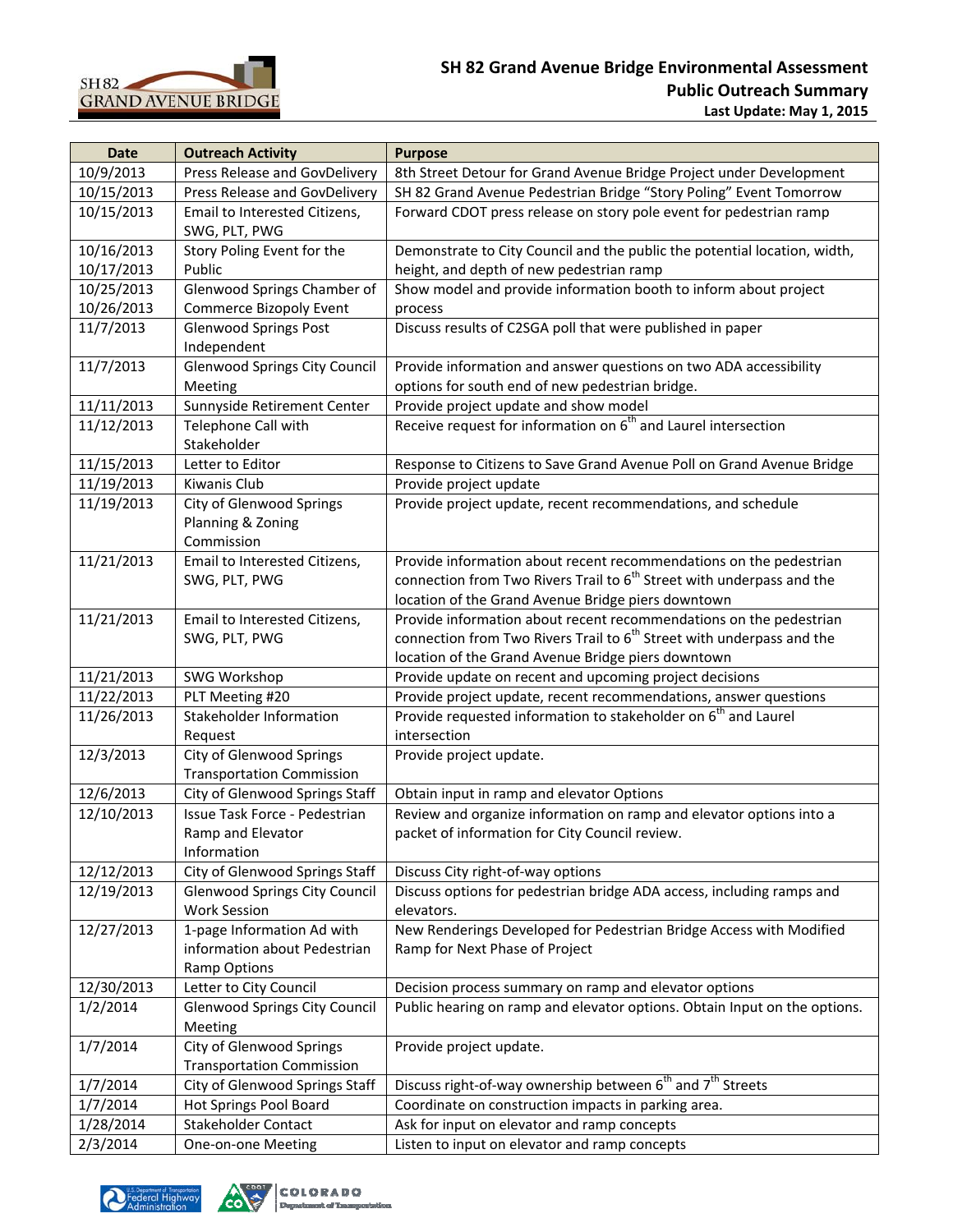

| <b>Date</b> | <b>Outreach Activity</b>             | <b>Purpose</b>                                                                                               |
|-------------|--------------------------------------|--------------------------------------------------------------------------------------------------------------|
| 2/14/2014   | Stakeholder Information              | Provide requested information to stakeholder on 6 <sup>th</sup> and Laurel                                   |
|             | Request                              | intersection alternatives                                                                                    |
| 2/18/2014   | Email to Interested Citizens,        | Distribute the project brief on the background on the decision about ADA                                     |
|             | SWG, PLT, PWG                        | access from the new pedestrian bridge to $7th$ Street                                                        |
| 2/20/2014   | <b>Glenwood Springs City Council</b> | Ask for City Council to provide two representatives for the Design                                           |
|             | Meeting                              | <b>Elements Issue Task Force</b>                                                                             |
| 2/21/2014   | City of Glenwood Springs             | Provided information about the 8 <sup>th</sup> Street detour schedule and approach                           |
|             | <b>Transportation Commission</b>     | to coordinate with City's 8 <sup>th</sup> Street project                                                     |
| 2/24/2014   | Press Release and GovDelivery        | Grand Avenue Bridge Project to Engage Public in Refining Design Features                                     |
| 3/12/2014   | Issue Task Force - Design            | Obtain input on urban design/aesthetics and landscaping elements                                             |
|             | Elements                             |                                                                                                              |
| 3/13/2014   | SWG Workshop                         | Obtain input on urban design/aesthetics and landscaping elements                                             |
| 3/19/2014   | One-on-one Meeting                   | Listen to additional input on design elements                                                                |
| 3/20/2014   | Telephone Call with                  | Address concerns about 6 <sup>th</sup> and Laurel intersection                                               |
|             | Stakeholder                          |                                                                                                              |
| 3/20/2014   | Telephone Call with                  | Address concerns about 6 <sup>th</sup> and Laurel intersection                                               |
|             | Stakeholder                          |                                                                                                              |
| 3/21/2014   | Stakeholder Information              | Provide requested information to stakeholder on walls included in the                                        |
|             | Request                              | project                                                                                                      |
| 3/21/2014   | <b>Press Release and GovDelivery</b> | Stakeholder Groups Provided Feedback on Grand Avenue Bridge Project                                          |
|             |                                      | <b>Design Features</b>                                                                                       |
| 3/21/2014   | <b>Email to Design Elements</b>      | Provide summary of March 12 meeting and inform about next meeting in                                         |
|             | <b>Issue Task Force</b>              | April                                                                                                        |
| 3/24/2014   | Email to SWG                         | Provide summary of March 13 Workshop and inform about next Workshop                                          |
|             |                                      |                                                                                                              |
|             | Email to PLT                         | in April<br>Provide summaries of March 12 Issue Task Force and March 13                                      |
| 3/26/2014   |                                      |                                                                                                              |
| 4/1/2014    |                                      | Stakeholder Working Group Workshop                                                                           |
|             | City of Glenwood Springs             | Provide project update                                                                                       |
|             | <b>Transportation Commission</b>     |                                                                                                              |
| 4/1/2014    | Hot Springs Pool Board               | Discuss parking lot design and right-of-way<br>Listen to concerns about W. 6 <sup>th</sup> Street businesses |
| 4/1/2014    | One-on-one Meeting                   |                                                                                                              |
| 4/2/2014    | City of Glenwood Springs             | Discuss 30% design plan comments                                                                             |
| 4/3/2014    | <b>Glenwood Springs City Council</b> | Provide information on March Design Elements Issue Task Force and SWG                                        |
|             | <b>Work Session</b>                  | Workshop and obtain input on urban design/aesthetics and landscaping                                         |
|             |                                      | elements                                                                                                     |
| 4/3/2014    | RE-1 School District Board           | Provide information and discuss issues related to the SH 82 Detour on 8 <sup>th</sup>                        |
|             |                                      | Street and school access                                                                                     |
| 4/4/2014    | Press release and GovDelivery        | Grand Avenue Bridge Project Will Review Design Details at Second Round                                       |
|             |                                      | of Meetings                                                                                                  |
| 4/4/2014    | Email to Interested Citizens,        | Inform about upcoming meetings with Design Elements Task Force                                               |
|             | PLT, PWG                             | meeting and the SWG meeting open to the public                                                               |
| 4/8/2014    | One-on-one Meeting                   | Talk about project and listen to concerns about the project                                                  |
| 4/10/2014   | Issue Task Force - Design            | Present revised options and obtain input on urban design/aesthetics and                                      |
|             | Elements                             | landscaping elements                                                                                         |
| 4/11/2014   | Stakeholder Information              | Respond to stakeholder request for information                                                               |
|             | Request                              |                                                                                                              |
| 4/11/2014   | SWG Workshop                         | Present revised options and obtain input on urban design/aesthetics and                                      |
|             |                                      | landscaping elements                                                                                         |
| 4/14/2014   | Radio Interview                      | Provide update on project and design elements CDOT, Firm Closer to                                           |
|             |                                      | Finalizing New Grand Ave Bridge Design                                                                       |
| 4/17/2014   | Email to SWG                         | Distribute April 10 meeting summary and exhibits; inform about next steps                                    |
|             |                                      | in process                                                                                                   |

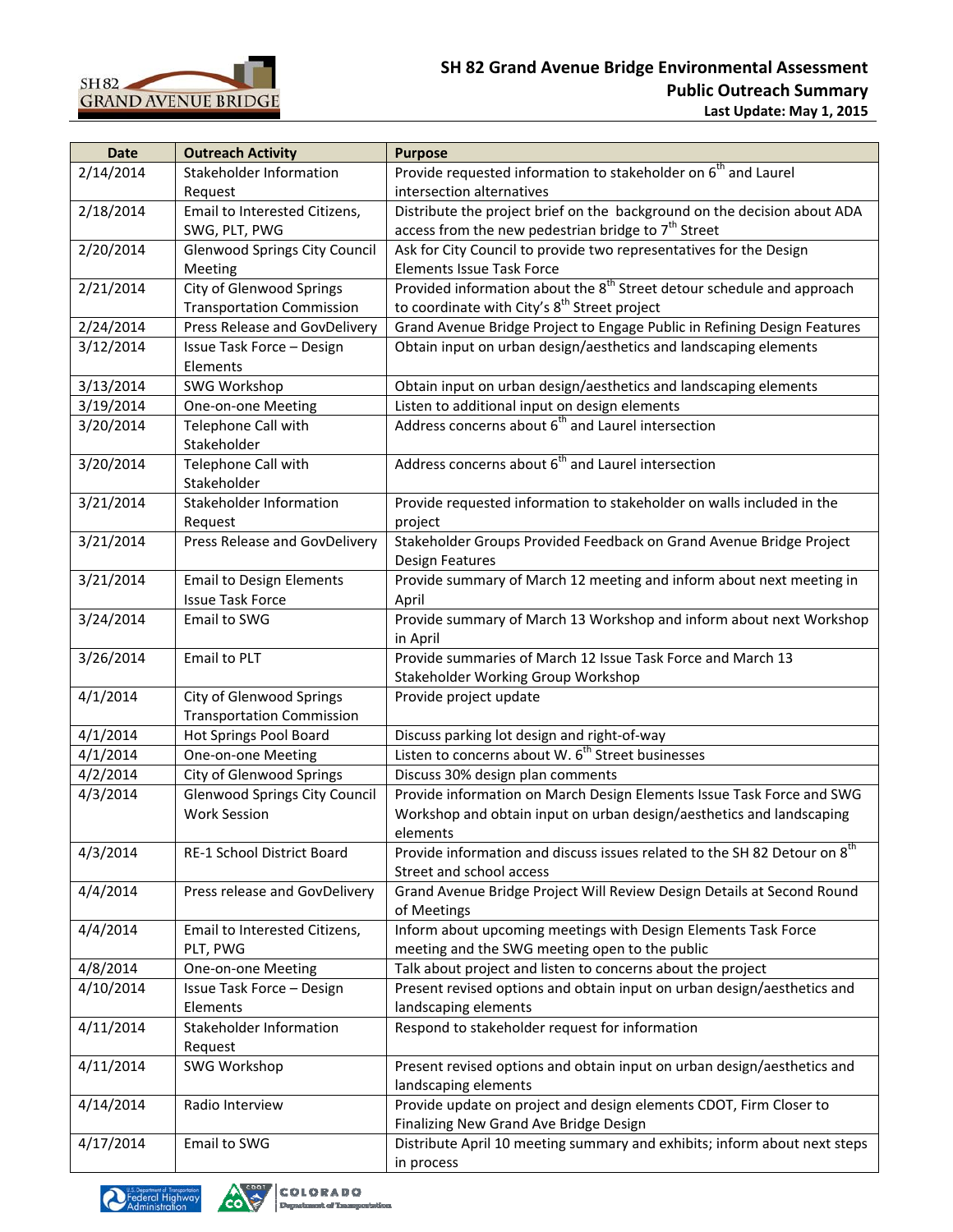

| <b>Date</b> | <b>Outreach Activity</b>             | <b>Purpose</b>                                                              |
|-------------|--------------------------------------|-----------------------------------------------------------------------------|
| 4/17/2014   | <b>Email to Design Elements</b>      | Distribute April 9 meeting summary and exhibits; inform about next steps    |
|             | <b>Issue Task Force</b>              | in process                                                                  |
| 4/17/2014   | <b>Glenwood Springs City Council</b> | Provide information on April Design Elements Issue Task Force and SWG       |
|             | <b>Work Session</b>                  | Workshop and obtain input on urban design/aesthetics and landscaping        |
|             |                                      | elements                                                                    |
| 4/22/2014   | One-on-one business meeting          | Discuss access on to businesses on W. 6 <sup>th</sup> Street                |
| 4/24/2014   | Press release and GovDelivery        | Grand Avenue Bridge Design Team Presented Revised Design Elements           |
| 4/30/2014   | PLT Meeting #21                      | Provide update on input received from design elements input process and     |
|             |                                      | status of outcomes from the meetings; schedule update; future public        |
|             |                                      | outreach approach                                                           |
| 5/2/2014    | <b>Email to Design Elements</b>      | Provide requested information on girder type selection and update on        |
|             | <b>Issue Task Force</b>              | PWG review of input from design elements input process                      |
| 5/5/2014    | Email to SWG                         | Provide update on PWG review of input from design elements input            |
|             |                                      | process                                                                     |
| 5/5/2014    | <b>Email to Interested Citizens</b>  | Distribute press release on April design elements meetings                  |
| 5/5/2014    | <b>Glenwood Springs Middle</b>       | Provide overview of project                                                 |
| 5/7/2014    | School                               |                                                                             |
| 6/2/3014    | Garfield County Board of             | Provide an update on project and start discussions about funding for        |
|             | <b>County Commissioners Work</b>     | project elements                                                            |
|             | Session                              |                                                                             |
| 7/23/14     | PLT Meeting #22                      | Provide an update on the project, including funding, scope, and schedule    |
| 7/25/14     | Intermountain Transportation         | Request project funding                                                     |
|             | Planning Region                      |                                                                             |
| 7/29/14     | Eagle County Board of County         | Provide project update, including funding and scope                         |
|             | Commissioners                        |                                                                             |
| 8/5/14      | <b>Glenwood Springs</b>              | Provide funding update                                                      |
|             | <b>Transportation Commission</b>     |                                                                             |
| 8/15/14     | <b>Glenwood Springs Rotary Club</b>  | General CDOT presentation on Glenwood Springs Transportation                |
| 8/18/14     | Garfield County Board of             | Project update and request for funding                                      |
|             | <b>County Commissioners</b>          |                                                                             |
| 9/9/14      | Pitkin County Board of County        | Project update and request for funding                                      |
|             | Commissioners                        |                                                                             |
| 9/9/14      | City of Glenwood Springs City        | Request for funding                                                         |
|             | <b>Council and Garfield County</b>   |                                                                             |
|             | Board of County                      |                                                                             |
|             | <b>Commissioners Joint</b>           |                                                                             |
|             | Workshop                             |                                                                             |
| 9/15/14     | City of Aspen City Council           | Project update and request for funding                                      |
| 10/3/14     | Email to SWG, PLT, ITF, and          | Provide project status update, including information about project funding, |
|             | interested citizens                  | project schedule, and project elements                                      |
| 10/10/2014  | <b>Transit Options During Bridge</b> | To develop options for providing transit enhancements during the period     |
|             | Closure Workshop - RFTA              | of the bridge closure                                                       |
| 11/19/14    | Issue Task Force - Design            | Present revised options and obtain input on urban design/aesthetics and     |
|             | Elements                             | landscaping elements                                                        |
| 11/19/14    | <b>Public Hearing</b>                | Present information on environmental impacts and mitigation from the        |
|             |                                      | Environmental Assessment and obtain public comments                         |
| 11/20/2014  | <b>Transit Options During Bridge</b> | Evaluate options for providing transit enhancements during the period of    |
|             | Closure Workshop - RFTA and          | the bridge closure                                                          |
|             | City of Glenwood Springs             |                                                                             |
| 1/6/2015    | Garfield County Economic             | Provide project update to Garfield County Economic Development              |
|             | <b>Development Partners</b>          | Partners regarding how CDOT can support their efforts in providing project  |
|             |                                      | information to the public                                                   |